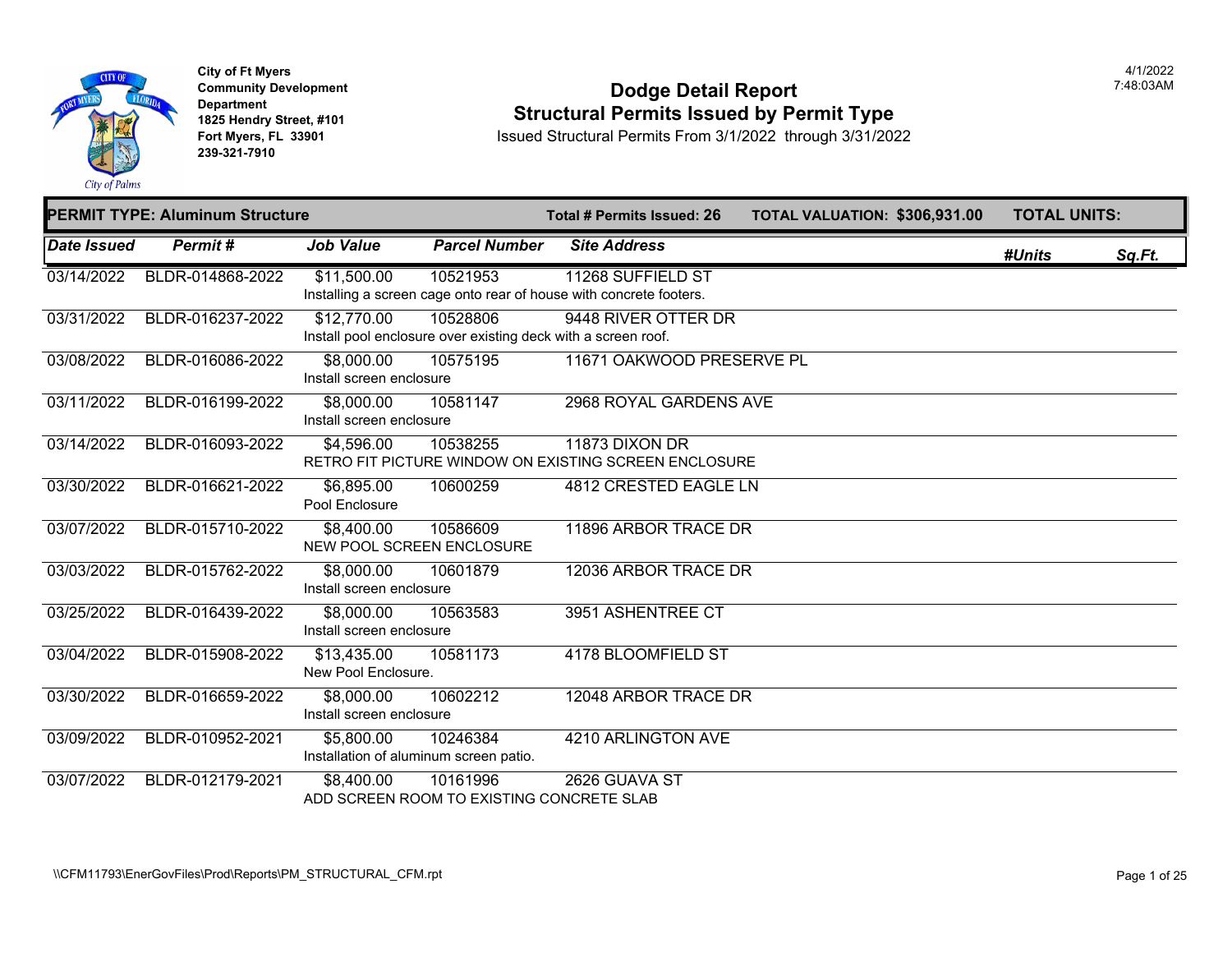

**City of Ft Myers** 4/1/2022 **Department 239-321-7910** 

### **Community Development Community Development Community Development 1825 Hendry Street, #101 1825 Hendry Street, #101 1825 Hendry Street, #101 Structural Permits Issued by Permit Type**<br>**1825 Fort Myers, FL 33901 188901 1889 Issued Structural Permits From 3/1/2022** through 3/31/2

**Fort Myers, FL 33901** Issued Structural Permits From 3/1/2022 through 3/31/2022

| City of Palms |                  |                               |                                                       |                                                      |  |
|---------------|------------------|-------------------------------|-------------------------------------------------------|------------------------------------------------------|--|
| 03/04/2022    | BLDR-014378-2021 | \$9,700.00                    | 10532159<br>INSTALLATION OF SCREEN ENCLOSURE          | 10091 MIMOSA SILK DR                                 |  |
| 03/11/2022    | BLDR-016204-2022 | \$9,215.00                    | 10249604                                              | <b>105 POINSETTIA DR</b>                             |  |
|               |                  |                               | Screen room and carport repair on exisitng concrete   |                                                      |  |
| 03/04/2022    | BLDR-015692-2022 | \$5,400.00                    | 10245451                                              | 3834 EDGEWOOD AVE                                    |  |
|               |                  |                               | New Screen Enclosure on existing patio.               |                                                      |  |
| 03/04/2022    | BLDR-015598-2022 | \$15,578.00                   | 10574667                                              | <b>10670 PRATO DR</b>                                |  |
|               |                  |                               |                                                       | PAVER DECK WITH FOOTER AND SCREEN ENCLOSURE          |  |
| 03/28/2022    | BLDR-016561-2022 | \$2,418.00                    | 10566304                                              | 10837 GLENHURST ST                                   |  |
|               |                  | Install Pool Screen Enclosure |                                                       |                                                      |  |
| 03/04/2022    | BLDR-012201-2021 | \$12,000.00                   | 10532412                                              | 10130 MIMOSA SILK DR                                 |  |
|               |                  | POOL SCREEN ENCLOSURE         |                                                       |                                                      |  |
| 03/28/2022    | BLDR-016472-2022 | $\overline{$8,489.00}$        | 10547046                                              | 10523 CAROLINA WILLOW DR                             |  |
|               |                  |                               | Install Screen Enclosure. Pavers by others            |                                                      |  |
| 03/07/2022    | BLDR-015858-2022 | \$12,201.00                   | 10490193                                              | 9077 PROSPERITY WAY                                  |  |
|               |                  |                               | REPLACEMENT POOL ENCLOSURE                            |                                                      |  |
| 03/01/2022    | BLDR-015678-2022 | \$1,953.00                    | 10522127                                              | 11200 LITHGOW LN                                     |  |
|               |                  | Install Pool Screen Enclosure |                                                       |                                                      |  |
| 03/15/2022    | BLDR-013669-2021 | \$9,280.00                    | 10575223                                              | 11684 OAKWOOD PRESERVE PL                            |  |
|               |                  | screen enclosure and footer   |                                                       |                                                      |  |
| 03/14/2022    | BLDR-016057-2022 | \$11,751.00                   | 10572336                                              | 11567 GOLDEN OAK TER                                 |  |
|               |                  |                               |                                                       | PAVER DECK WITH CONCRETE FOOTER AND SCREEN ENCLOSURE |  |
| 03/31/2022    | BLDC-016691-2022 | \$94,000.00                   | 10255201                                              | 3750 COLONIAL BLVD                                   |  |
|               |                  |                               | Install new aluminum walkway cover                    |                                                      |  |
| 03/25/2022    | BLDM-016368-2022 | \$3,150.00                    | 10544718                                              | 11882 ROCIO ST #1701                                 |  |
|               |                  |                               | Add footer for paver patio, and new screen enclosure. |                                                      |  |
|               |                  |                               |                                                       |                                                      |  |

#### **PERMIT TYPE: Aluminum Structure w/ Slab Addition The Conset Total # Permits Issued: 7 TOTAL VALUATION: \$117,91**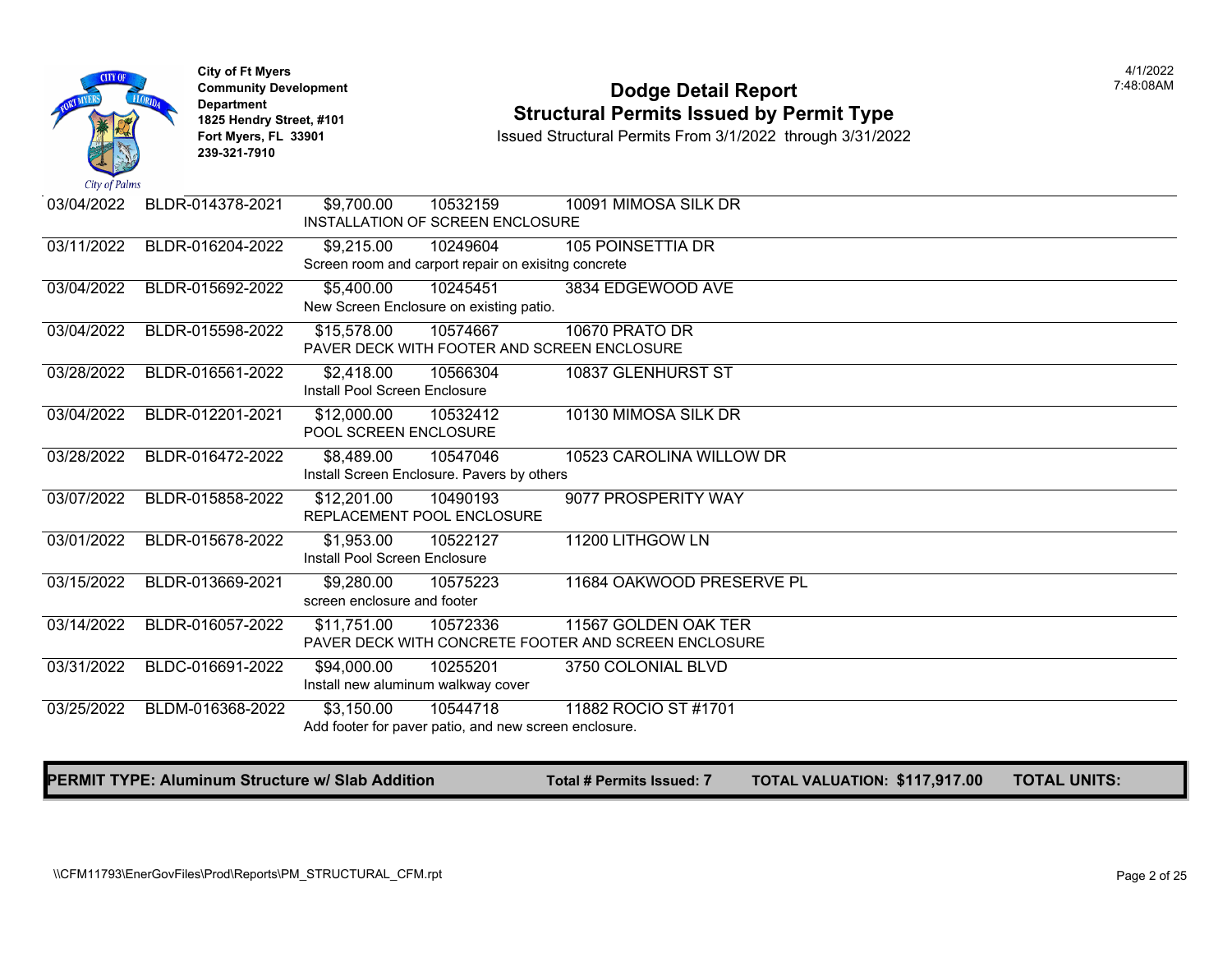

### **Community Development Dodge Detail Report** 7:48:08AM **1825 Hendry Street, #101**<br>1825 Hendry Street, #101 **Structural Permits Issued by Permit Type**<br>1891 Issued Structural Permits From 3/1/2022 through 3/31/202

| Date Issued | <b>Permit#</b>                                    | <b>Job Value</b>               | <b>Parcel Number</b>                                               | <b>Site Address</b>                                                                |                                                                                                                 | #Units              | Sq.Ft. |
|-------------|---------------------------------------------------|--------------------------------|--------------------------------------------------------------------|------------------------------------------------------------------------------------|-----------------------------------------------------------------------------------------------------------------|---------------------|--------|
| 03/11/2022  | BLDR-014827-2022                                  | \$27,950.00                    | 10525425<br>New concrete slab and new pool cage enclosure.         | 8235 PROVENCIA CT                                                                  |                                                                                                                 |                     |        |
| 03/15/2022  | BLDR-016085-2022                                  | \$3,949.00                     | 10513880<br>Install aluminum enclosure with concrete ribbon footer | 3809 CHERRYBROOK LOOP                                                              |                                                                                                                 |                     |        |
| 03/29/2022  | BLDR-016315-2022                                  | \$14,000.00                    | 10581320                                                           | 3029 BIRCHIN LN<br>NEW SCREEN ENCLOSURE WITH NEW CONTINUOUS CONCRETE RIBBON FOOTER |                                                                                                                 |                     |        |
| 03/30/2022  | BLDR-016081-2022                                  | \$16,694.00                    | 10572338<br>FOOTER, DECK EXTENSION, SCREEN ENCLOSURE               | 11559 GOLDEN OAK TER                                                               |                                                                                                                 |                     |        |
| 03/15/2022  | BLDR-016084-2022                                  | \$3,774.00                     | 10513881<br>Install aluminum cage with concrete ribbon footer      | 3807 CHERRYBROOK LOOP                                                              |                                                                                                                 |                     |        |
| 03/25/2022  | BLDR-014592-2022                                  | \$40,000.00                    | 10576463<br>Screen enclosure with footings and pavers.             | 3160 ROYAL GARDENS AVE                                                             |                                                                                                                 |                     |        |
| 03/30/2022  | BLDR-016507-2022                                  | \$11,550.00                    | 10575188<br>Paver Deck with Concrete Footer and Screen Enclosure   | 10013 WINDY POINTE CT                                                              |                                                                                                                 |                     |        |
|             | <b>PERMIT TYPE: Commercial Interior Build Out</b> |                                |                                                                    | <b>Total # Permits Issued: 2</b>                                                   | <b>TOTAL VALUATION: \$1,299,555.00</b>                                                                          | <b>TOTAL UNITS:</b> |        |
| Date Issued | <b>Permit#</b>                                    | <b>Job Value</b>               | <b>Parcel Number</b>                                               | <b>Site Address</b>                                                                |                                                                                                                 | #Units              | Sq.Ft. |
| 03/09/2022  | BLDC-011652-2021                                  | 1,284,555.00                   | 10550041                                                           | 4990 MAJORCA PALMS DR                                                              | Build out walls and accessories needed for business. Interior remodel for medical offices counter tops ceilings |                     |        |
| 03/24/2022  | BLDC-013675-2021                                  | \$15,000.00<br><b>UNIT 201</b> | 10465439<br>Interior Build out, Electrical, Plumbing               | 4329 CLEVELAND AVE #201                                                            |                                                                                                                 |                     |        |
|             | <b>PERMIT TYPE: Commercial New Construction</b>   |                                |                                                                    | Total # Permits Issued: 2                                                          | <b>TOTAL VALUATION: \$1,220,149.70</b>                                                                          | <b>TOTAL UNITS:</b> |        |
| Date Issued | Permit#                                           | <b>Job Value</b>               | <b>Parcel Number</b>                                               | <b>Site Address</b>                                                                |                                                                                                                 | #Units              | Sq.Ft. |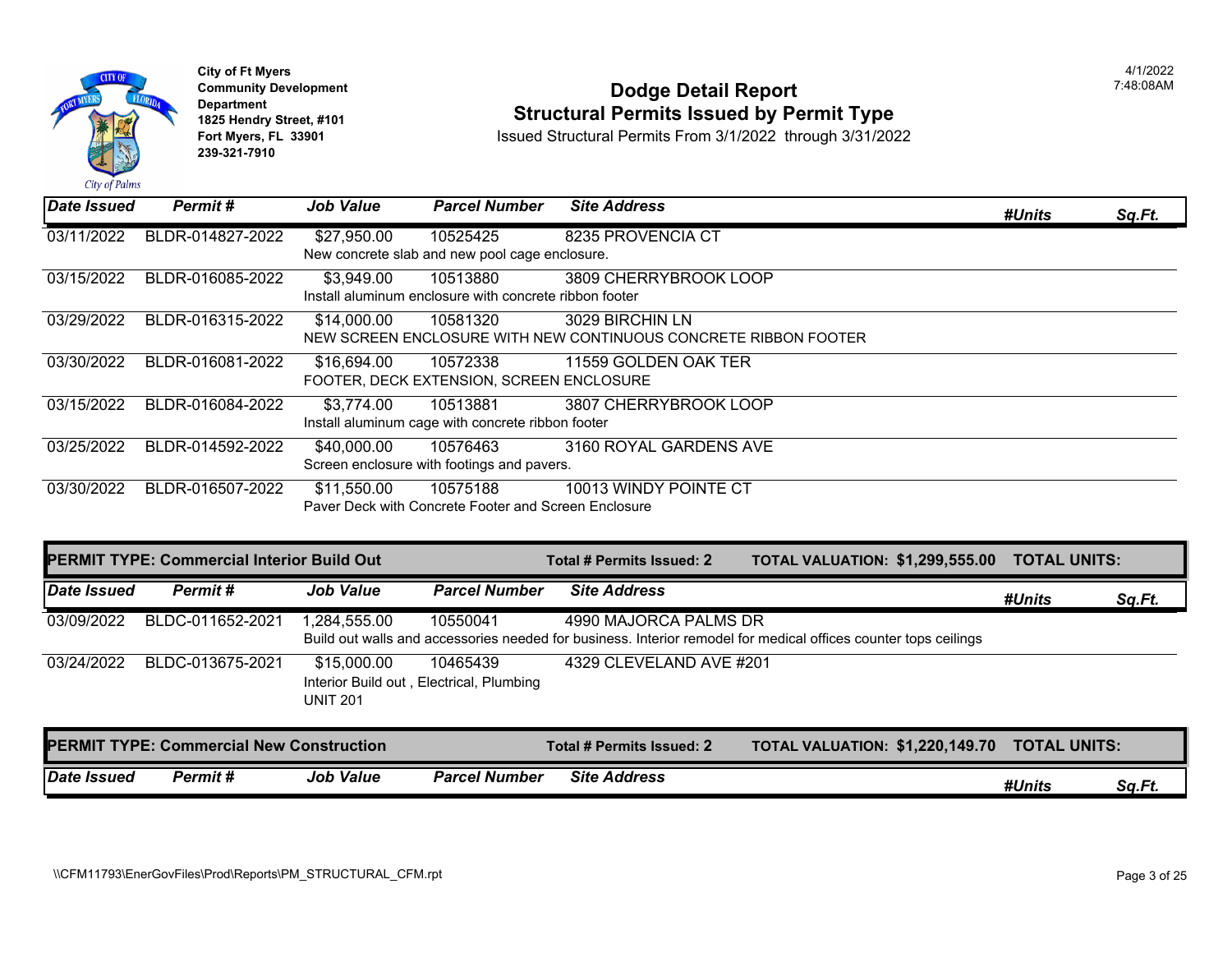

### **Community Development Community Development Community Development Community Dodge Detail Report 1825 Hendry Street, #101** Structural Permits Issued by Permit Type<br>1825 Hendry Street, #101 **Structural Permits Issued Structural Permits From 3/1/2022** through 3/31/202

| 03/22/2022 | BLDC-012921-2021 | \$530,000.00                                       | 10254564<br>A PROPOSAL FOR A NEW 1.458 S.F. CARWASH | 4130 VERONICA S SHOEMAKER BLVD |
|------------|------------------|----------------------------------------------------|-----------------------------------------------------|--------------------------------|
| 03/25/2022 | BLD2020-00668    | \$690.149.70<br>New Townhouse Building - Clubhouse | 10581003                                            | 3640 BLUE FIN WAY              |

|             | <b>PERMIT TYPE: Commercial Renovation</b> |                                                                                          |                                                  | Total # Permits Issued: 12                                                      | <b>TOTAL VALUATION: \$775,78</b>                                                                                 |  |  |  |
|-------------|-------------------------------------------|------------------------------------------------------------------------------------------|--------------------------------------------------|---------------------------------------------------------------------------------|------------------------------------------------------------------------------------------------------------------|--|--|--|
| Date Issued | Permit#                                   | Job Value                                                                                | <b>Parcel Number</b>                             | <b>Site Address</b>                                                             |                                                                                                                  |  |  |  |
| 03/17/2022  | BLDC-015847-2022                          | \$7,100.00                                                                               | 10596022                                         |                                                                                 | 10181 BEN C PRATT SIX MILE CYPRESS PKWY                                                                          |  |  |  |
|             |                                           |                                                                                          | Repair truss and beam as shown in attached spec. |                                                                                 |                                                                                                                  |  |  |  |
| 03/09/2022  | BLDC-014594-2022                          | \$40,000.00                                                                              | 10255120                                         |                                                                                 | 10481 BEN C PRATT SIX MILE CYPRESS PKWY                                                                          |  |  |  |
|             |                                           |                                                                                          |                                                  |                                                                                 | Remodeling men and women bathrooms. Removing old Electrical and Plumbing fixtures, tile, drywall and             |  |  |  |
|             |                                           |                                                                                          |                                                  |                                                                                 | with new. No plumbing, Electrical locations are being moved; and no Structural changes will be made. "C          |  |  |  |
| 03/14/2022  | BLDC-014945-2022                          | \$74,000.00                                                                              | 10186297                                         | 1380 COLONIAL BLVD                                                              |                                                                                                                  |  |  |  |
|             |                                           | HVAC: Install new 1.5 ton split system with refrigerant piping, Duct works and ERV unit. |                                                  |                                                                                 |                                                                                                                  |  |  |  |
|             |                                           | Electrical: Controls                                                                     |                                                  |                                                                                 |                                                                                                                  |  |  |  |
|             |                                           | Plumbing: Install Sink                                                                   |                                                  |                                                                                 |                                                                                                                  |  |  |  |
| 03/08/2022  | BLDC-014395-2022                          | \$30,000.00                                                                              | 10586329                                         | 1520 BROADWAY #104                                                              |                                                                                                                  |  |  |  |
|             |                                           | <b>Pantry Renovation</b>                                                                 |                                                  |                                                                                 |                                                                                                                  |  |  |  |
| 03/14/2022  | BLDC-014525-2022                          | \$5,781.00                                                                               | 10254892                                         | 4520 GLENFORD BLVD                                                              |                                                                                                                  |  |  |  |
|             |                                           |                                                                                          | Installation of a trash door on the first floor. |                                                                                 |                                                                                                                  |  |  |  |
| 03/17/2022  | BLDC-015976-2022                          | \$1,900.00                                                                               | 10175018                                         | 3561 FOWLER ST                                                                  |                                                                                                                  |  |  |  |
|             |                                           | Add a wall to divided the space.                                                         |                                                  |                                                                                 |                                                                                                                  |  |  |  |
| 03/14/2022  | BLDC-015159-2022                          | \$250,000.00                                                                             | 10172578                                         | 2780 CLEVELAND AVE                                                              |                                                                                                                  |  |  |  |
|             |                                           |                                                                                          |                                                  | Replace Air Handler Unit 769. Renovate mechanical room to accommodate equipment |                                                                                                                  |  |  |  |
| 03/21/2022  | BLDC-011356-2021                          | \$12,000.00                                                                              | 10173887                                         | 2023 JEFFCOTT ST                                                                |                                                                                                                  |  |  |  |
|             |                                           |                                                                                          |                                                  |                                                                                 | ADDING TWO EXTERIOR DOOR AND STEPS "Change of use to Daycare, add alarm sytem, new plum                          |  |  |  |
| 03/31/2022  | BLDC-015507-2022                          | \$80,000.00                                                                              | 10499403                                         | 8291 DANI DR #135                                                               |                                                                                                                  |  |  |  |
|             |                                           |                                                                                          |                                                  |                                                                                 | interior remodeling for an existing nail salon. Framing drywall, finish, painting, tiling, plumbing, electrical, |  |  |  |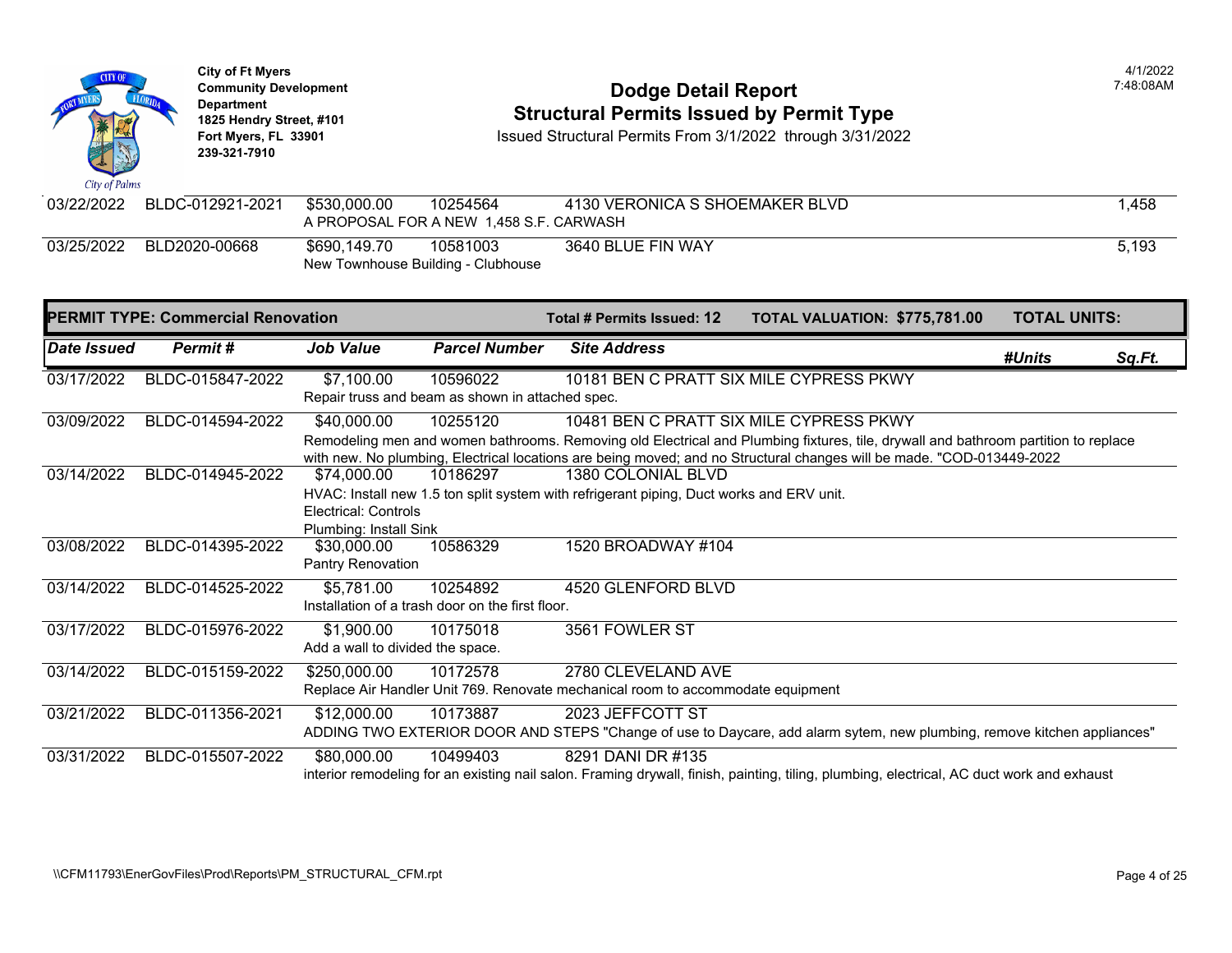| City of Palms      | <b>City of Ft Myers</b><br><b>Community Development</b><br><b>Department</b><br>1825 Hendry Street, #101<br>Fort Myers, FL 33901<br>239-321-7910 |                                                   |                                                                        | <b>Dodge Detail Report</b><br><b>Structural Permits Issued by Permit Type</b><br>Issued Structural Permits From 3/1/2022 through 3/31/2022 |                                  |  |  |
|--------------------|--------------------------------------------------------------------------------------------------------------------------------------------------|---------------------------------------------------|------------------------------------------------------------------------|--------------------------------------------------------------------------------------------------------------------------------------------|----------------------------------|--|--|
| 03/16/2022         | BLDC-014952-2022                                                                                                                                 | \$70,000.00                                       | 10584980<br>interior alteration to an existing shell building.         | 9370 BEN C PRATT SIX MILE CYPRESS PKWY #5                                                                                                  |                                  |  |  |
| 03/30/2022         | BLDC-012204-2021                                                                                                                                 | \$200,000.00<br><b>Minor Interior Renovations</b> | 10185800                                                               | 4140 FOWLER ST                                                                                                                             |                                  |  |  |
| 03/17/2022         | BLDC-013529-2021                                                                                                                                 | \$5,000.00                                        | 10254305<br>ADDITION OF SINGLE STALL BATHROOM                          | 3531 VERONICA S SHOEMAKER BLVD #C                                                                                                          |                                  |  |  |
|                    | <b>PERMIT TYPE: Concrete Slab</b>                                                                                                                |                                                   |                                                                        | Total # Permits Issued: 1                                                                                                                  | <b>TOTAL VALUATION: \$5,500.</b> |  |  |
| Date Issued        | Permit#                                                                                                                                          | <b>Job Value</b>                                  | <b>Parcel Number</b>                                                   | <b>Site Address</b>                                                                                                                        |                                  |  |  |
| 03/25/2022         | BLDR-016151-2022                                                                                                                                 | \$5,500.00<br>8'x25' CONCRETE SLAB                | 10520840                                                               | 11114 OXBRIDGE WAY                                                                                                                         |                                  |  |  |
|                    |                                                                                                                                                  |                                                   |                                                                        | Total # Permits Issued: 1                                                                                                                  | <b>TOTAL VALUATION: \$500.00</b> |  |  |
|                    | <b>PERMIT TYPE: Demolition - Entire Structure</b>                                                                                                |                                                   |                                                                        |                                                                                                                                            |                                  |  |  |
| <b>Date Issued</b> | Permit#                                                                                                                                          | <b>Job Value</b>                                  | <b>Parcel Number</b>                                                   | <b>Site Address</b>                                                                                                                        |                                  |  |  |
| 03/14/2022         | BLDC-015841-2022                                                                                                                                 | \$500.00                                          | 10162392<br>Remove self contained guard booth at parking lot entrance. | 2201 SECOND ST                                                                                                                             |                                  |  |  |
|                    | <b>PERMIT TYPE: Duplex - Renovation</b>                                                                                                          |                                                   |                                                                        | Total # Permits Issued: 1                                                                                                                  | <b>TOTAL VALUATION: \$7,000.</b> |  |  |
| Date Issued        | Permit#                                                                                                                                          | <b>Job Value</b>                                  | <b>Parcel Number</b>                                                   | <b>Site Address</b>                                                                                                                        |                                  |  |  |
| 03/25/2022         | BLDR-016063-2022                                                                                                                                 | \$7,000.00                                        | 10250152                                                               | 223 MARIA ST<br>Replace exterior door, minor repairs, existing AC, drywall patches and paint                                               |                                  |  |  |
|                    | PERMIT TYPE: Fence/Wall/Dump Enclosure                                                                                                           |                                                   |                                                                        | <b>Total # Permits Issued: 47</b>                                                                                                          | <b>TOTAL VALUATION: \$355,74</b> |  |  |
| Date Issued        | Permit#                                                                                                                                          | <b>Job Value</b>                                  | <b>Parcel Number</b>                                                   | <b>Site Address</b>                                                                                                                        |                                  |  |  |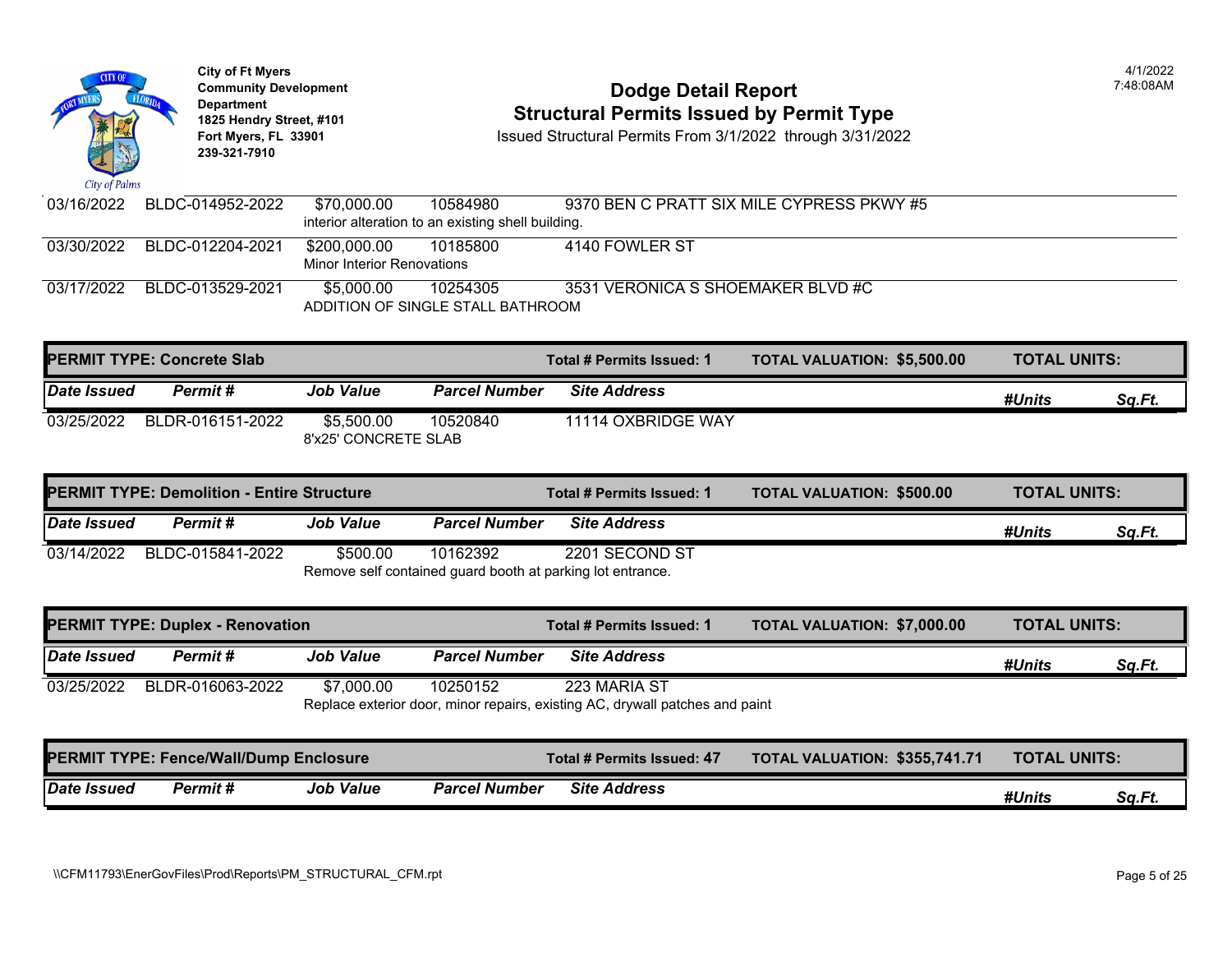| City of Palms | <b>City of Ft Myers</b><br><b>Community Development</b><br><b>Department</b><br>1825 Hendry Street, #101<br>Fort Myers, FL 33901<br>239-321-7910 | <b>Dodge Detail Report</b><br><b>Structural Permits Issued by Permit Type</b><br>Issued Structural Permits From 3/1/2022 through 3/31/2022                                 |
|---------------|--------------------------------------------------------------------------------------------------------------------------------------------------|----------------------------------------------------------------------------------------------------------------------------------------------------------------------------|
| 03/17/2022    | BLDR-016065-2022                                                                                                                                 | \$5,750.00<br>10251522<br>1826 DELAWARE AVE<br>Install 224ft of 6ft high wood fence with 1 5ft wide gate.                                                                  |
| 03/31/2022    | BLDR-016224-2022                                                                                                                                 | \$2,350.00<br>10162175<br>1603 WOODFORD AVE<br>Install 50 LF of 6' H Wood fence.                                                                                           |
| 03/23/2022    | BLDR-015586-2022                                                                                                                                 | \$6,434.44<br>10173640<br>2767 CENTRAL AVE<br>Install 257' of 4' high chain-link fence with two 5' gates. Install 53' of 6' high wood fence with no gate.                  |
| 03/03/2022    | BLDR-015631-2022                                                                                                                                 | \$4,763.00<br>10560283<br>11780 AVINGSTON TER<br>FOOTER, 16'LX6'H CMU WALL, REPLACE ONE END ROOF PANEL AND WALL PANEL                                                      |
| 03/11/2022    | BLDR-015051-2022                                                                                                                                 | \$5,925.00<br>10247942<br>750 JARMILLA LN<br>Putting up fence.                                                                                                             |
| 03/31/2022    | BLDR-016234-2022                                                                                                                                 | \$1,222.45<br>10188073<br>1474 ARGYLE DR<br>Install 11ft of 6ft high white vinyl fence with 1 5ft wide gate.                                                               |
| 03/07/2022    | BLDR-016069-2022                                                                                                                                 | \$6,205.00<br>10584020<br>4163 BLUEGRASS DR<br>122' of 6' blk alum. with 2-6' gates and 1-4' gate                                                                          |
| 03/17/2022    | BLDR-016112-2022                                                                                                                                 | \$6,379.75<br>10252030<br>2096 FOUNTAIN ST<br>Fence                                                                                                                        |
| 03/11/2022    | BLDR-016203-2022                                                                                                                                 | 10184922<br>4411 LAGG AVE<br>\$1,000.00<br>Installing 21'7" white vinyl fence.                                                                                             |
| 03/11/2022    | BLDR-016168-2022                                                                                                                                 | \$2,450.00<br>1317 CALOOSA DR<br>10176616<br>138ft of 6ft high PVC to include                                                                                              |
|               |                                                                                                                                                  | 1 single 5ft of 4ft high two Rail Black Aluminum Gate                                                                                                                      |
| 03/04/2022    | BLDR-015989-2022                                                                                                                                 | 1 double 10ft of 6ft high PVC Gate<br>3919 ARLINGTON ST<br>\$2,300.00<br>10184258<br>INSTALL 6'X6' VINYL FENCE FOR DISTANCE, 76%, SIDE LOT LINE (RIGHT) (REPLACING EXISTIN |
| 03/15/2022    | BLDR-016352-2022                                                                                                                                 | \$8,200.00<br>10462006<br>1325 ALHAMBRA DR<br>REMOVE EXISTING AND INSTALL 172' OF 72" PVC W/ 2- GATES                                                                      |
| 03/04/2022    | BLDR-015964-2022                                                                                                                                 | 10184934<br>4254 ELLEN AVE<br>\$3,848.90<br>Install 102ft of 6ft high white vinyl fence with 1 5ft wide gate.                                                              |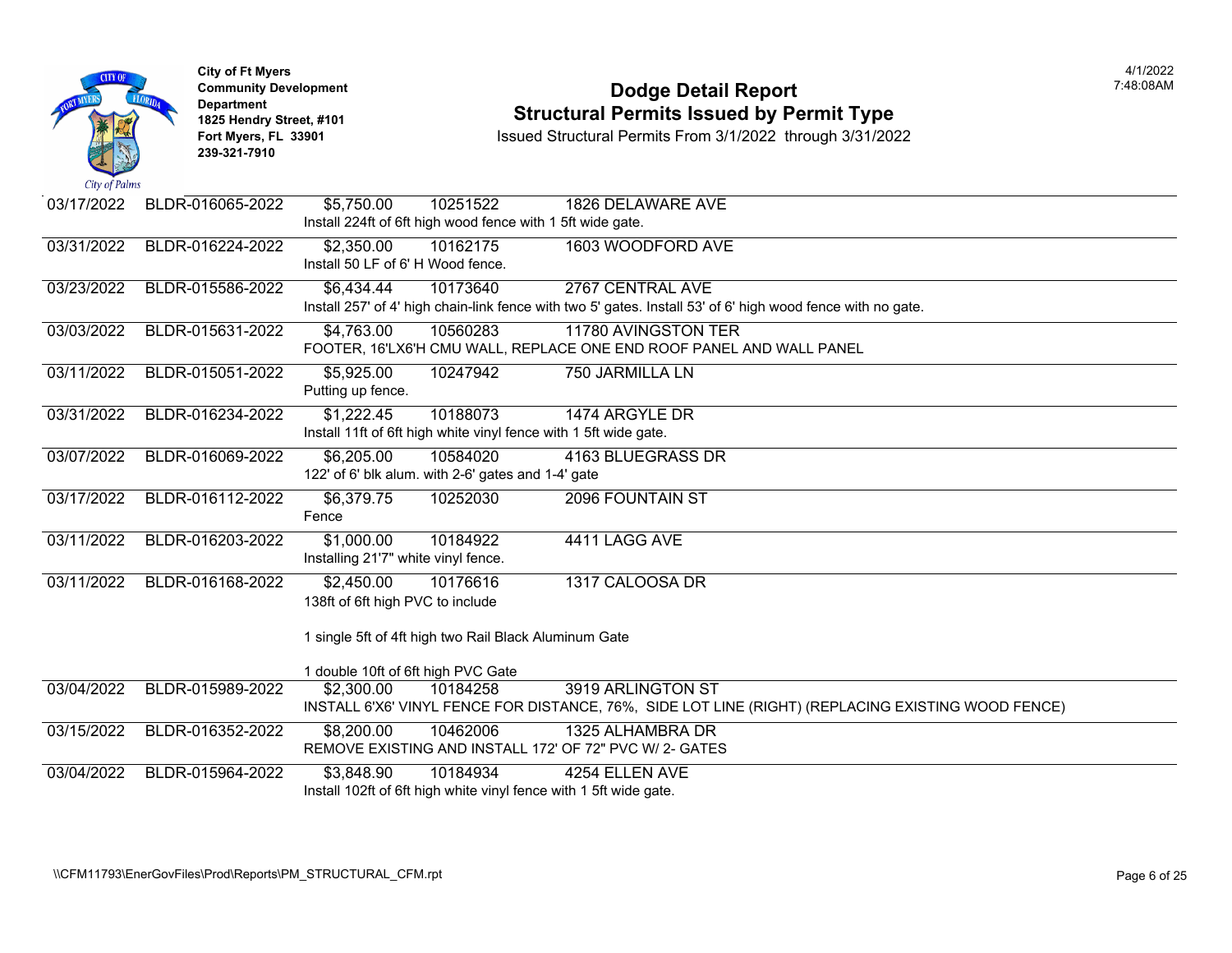

### **Community Development Community Development Community Development 1825 Hendry Street, #101 1825 Hendry Street, #101 1825 Hendry Street, #101 Structural Permits Issued by Permit Type**<br>**1825 Fort Myers, FL 33901 18901 1889 Issued Structural Permits From 3/1/2022** through 3/31/20

| City of Paims |                  |                                                 |          |                                                                                                                    |  |
|---------------|------------------|-------------------------------------------------|----------|--------------------------------------------------------------------------------------------------------------------|--|
| 03/29/2022    | BLDR-016839-2022 | \$2,898.08                                      | 10532200 | 10418 BLUE BEECH LN                                                                                                |  |
|               |                  |                                                 |          | install 74 linear ft of 4' high bronze aluminum picket fence to include 2 gates per attached layout.               |  |
| 03/09/2022    | BLDR-013820-2021 | \$5,000.00                                      | 10246384 | 4210 ARLINGTON AVE                                                                                                 |  |
|               |                  | <b>FENCE VINYL</b>                              |          |                                                                                                                    |  |
| 03/04/2022    | BLDR-015967-2022 | \$11,378.00                                     | 10176215 | 1850 CORONADO RD                                                                                                   |  |
|               |                  | 6' VINYL 1 SINGLE GATE AND 1 DOUBLE GATE        |          |                                                                                                                    |  |
| 03/29/2022    | BLDR-016673-2022 | \$7,050.00                                      | 10250475 | 6297 DEMERY CIR                                                                                                    |  |
|               |                  | replace existing wood fence with 6' white vinyl |          |                                                                                                                    |  |
| 03/02/2022    | BLDR-015901-2022 | \$3,829.00                                      | 10576314 | <b>4324 DUTCHESS PARK RD</b>                                                                                       |  |
|               |                  |                                                 |          | INSTALL 93LF OF 4'H ALUMINUM OPEN PICKET FENCE WITH 1 GATE                                                         |  |
| 03/31/2022    | BLDR-016819-2022 | \$3,381.00                                      | 10547081 | 11347 POND CYPRESS ST                                                                                              |  |
|               |                  |                                                 |          | Install 71 LF of 4' H aluminum open picket fence with 1 gate.                                                      |  |
| 03/30/2022    | BLDR-016461-2022 | \$6,417.50                                      | 10576489 | 3224 ROYAL GARDENS AVE                                                                                             |  |
|               |                  |                                                 |          | Install 170ft of 4ft high black aluminum fence with 2 5ft wide gates.                                              |  |
| 03/15/2022    | BLDR-016277-2022 | \$4,402.64                                      | 10528888 | 11318 RED BLUFF LN                                                                                                 |  |
|               |                  |                                                 |          | Install 84' of 4' high aluminum picket fence plus two 5' wide gates                                                |  |
| 03/02/2022    | BLDR-015902-2022 | \$5,013.00                                      | 10558517 | 2717 VIA SANTA CROCE CT                                                                                            |  |
|               |                  |                                                 |          | INSTALL 167LF OF 6'H VINYL PRIVACY FENCE WITH 1 GATE                                                               |  |
| 03/25/2022    | BLDR-016571-2022 | \$11,685.00                                     | 10591307 | 1385 ALCAZAR AVE                                                                                                   |  |
|               |                  |                                                 |          | Approx. 400' LFT of 4' tall two rail bronze aluminum fence, to include two single gates, and one 6' wide do        |  |
| 03/02/2022    | BLDR-015855-2022 | \$2,300.00                                      | 10245439 | 838 SUPERIOR ST                                                                                                    |  |
|               |                  | Install 6' privacy fence as per drawings.       |          |                                                                                                                    |  |
| 03/31/2022    | BLDR-016330-2022 | \$1,540.00                                      | 10246135 | 4242 SCOTT AVE                                                                                                     |  |
|               |                  |                                                 |          | Wood Fence installation for security _ closing the front only                                                      |  |
| 03/17/2022    | BLDR-016229-2022 | \$5,245.45                                      | 10188072 | 1472 ARGYLE DR                                                                                                     |  |
|               |                  |                                                 |          | Install 207ft of 4ft high black chain link fence with 1 4ft wide gate and Install 40ft of 6ft high white vinyl fen |  |
| 03/30/2022    | BLDR-016184-2022 | \$4,605.00                                      | 10184127 | 1380 SUNBURY DR                                                                                                    |  |
|               |                  | Installation of vinyl privacy fence w/ 2 gates. |          |                                                                                                                    |  |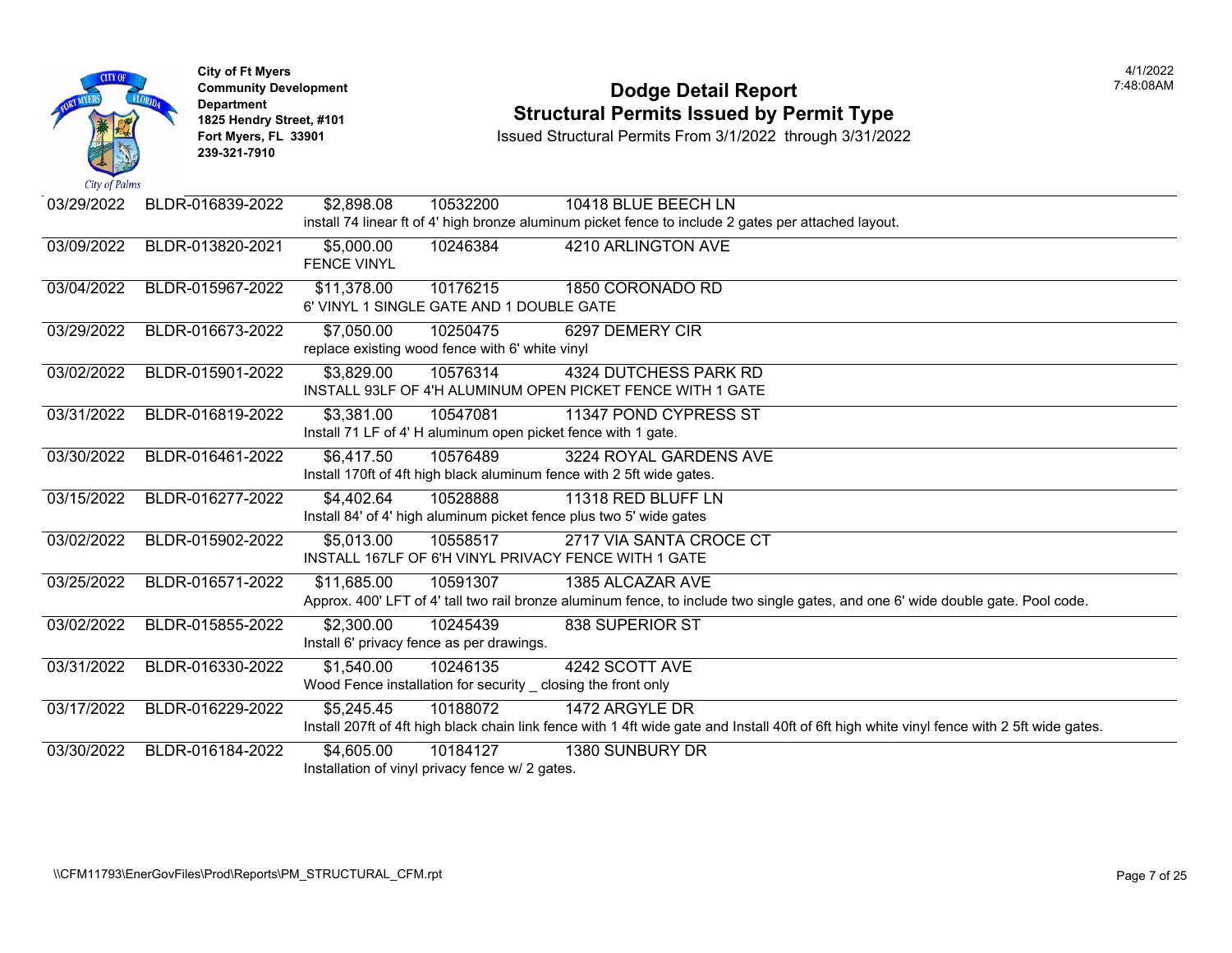

### **Community Development Dodge Detail Report** 7:48:08AM **1825 Hendry Street, #101**<br>1825 Hendry Street, #101 **Structural Permits Issued by Permit Type**<br>1891 Issued Structural Permits From 3/1/2022 through 3/31/202

| 03/31/2022 | BLDR-016690-2022 | \$4,217.00<br>10175682<br>1308 ALMERIA AVE<br>5' ALUMINUM FENCE WITH 1 GATE                                                                                                                                                             |
|------------|------------------|-----------------------------------------------------------------------------------------------------------------------------------------------------------------------------------------------------------------------------------------|
| 03/21/2022 | BLDR-015213-2022 | <b>3850 E RIVER DR</b><br>\$4,928.00<br>10245536<br>FENCE FOR THE SPACE ON RIVER DR SIDE OF THE HOUSE                                                                                                                                   |
| 03/24/2022 | BLDR-016446-2022 | 10176774<br>\$6,100.00<br>1551 GRACE AVE<br>191' of 6' wood with 1-5' gate                                                                                                                                                              |
| 03/25/2022 | BLDR-016505-2022 | \$3,089.00<br>3968 BLACK EAGLE LN<br>10590038<br>Proposed 78LF if aluminum fencing surrounding paver patio area.                                                                                                                        |
| 03/14/2022 | BLDR-016149-2022 | \$1,265.00<br>10183640<br>1262 SUNBURY DR<br>Install 4LF of 6'H vinyl privacy fence with 1 gate.                                                                                                                                        |
| 03/02/2022 | BLDR-014137-2021 | \$968.00<br>3976 EDGEWOOD AVE<br>10245591<br>Privacy fence. Replace existing fence.                                                                                                                                                     |
| 03/01/2022 | BLDC-014499-2022 | 2427 MCGREGOR BLVD<br>\$2,500.00<br>10578756<br>Bring fence to front of house and put gate across driveway at approx 20 ft in.                                                                                                          |
| 03/10/2022 | BLDC-015130-2022 | 10581003<br>3640 BLUE FIN WAY<br>\$20,000.00<br>TEMPORARY 6 FOOT FENCE WITH WINDSCREEN                                                                                                                                                  |
| 03/24/2022 | BLDC-014268-2021 | \$16,500.00<br>10553421<br>4206 DESOTO AVE<br>Replace existing Fence around perimeter of the property                                                                                                                                   |
| 03/14/2022 | BLD2017-02578    | 2710 SWAMP CABBAGE CT<br>\$4,000.00<br>10185825<br>(P-DOX) Chain Link Fencing 6ft 100% private around back & sides and 5ft & 50% privacy in front                                                                                       |
| 03/15/2022 | BLDC-013377-2021 | \$2,350.00<br>10173561<br>2455 FOWLER ST<br>Replacement of existing chainlink fence and installation of new section with additional gate                                                                                                |
| 03/14/2022 | BLDC-016230-2022 | \$39,000.00<br>10253986<br>2470 ROCKFILL RD<br>8' high black chainlink fence w/3 strands barbwire + 4 double gates                                                                                                                      |
| 03/25/2022 | BLDC-016023-2022 | \$5,800.00<br>10172610<br>2776 CLEVELAND AVE<br>remove/relocate 61' of exist 6' high galv chain link fence and gates and add new for a total of 98' of 6' high galvanized chain link fence<br>including the 2 gates "Near Chiller Area" |
| 03/22/2022 | BLDC-012925-2021 | 4130 VERONICA S SHOEMAKER BLVD<br>10254564<br>\$28,000.00<br>PROPOSAL FOR A NEW DUMPSTER ENCLOSURE                                                                                                                                      |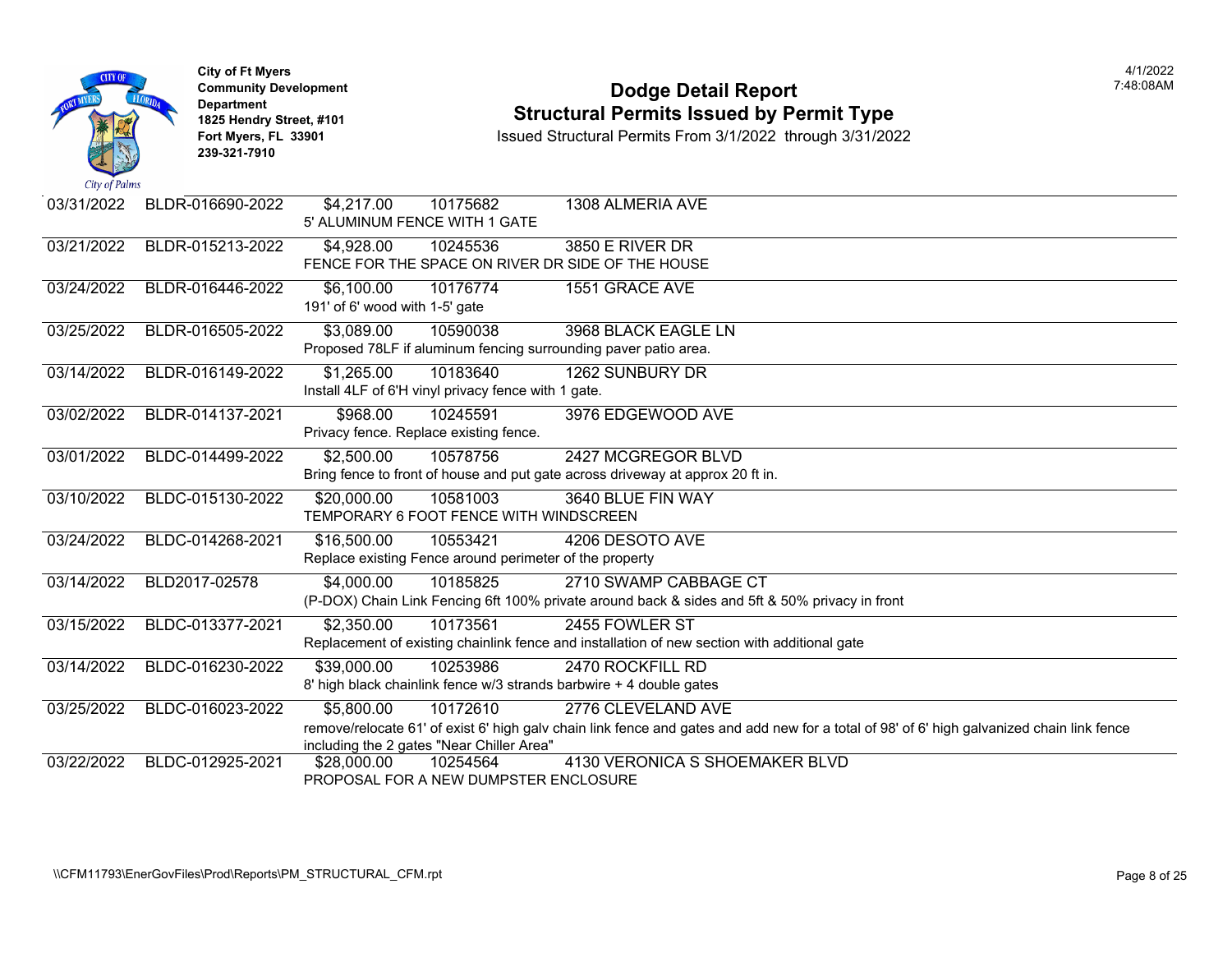

### **Community Development Community Development Community Development 1825 Hendry Street, #101 1825 Hendry Street, #101 1825 Hendry Street, #101 Structural Permits Issued by Permit Type**<br>**1825 Fort Myers, FL 33901 18901 1889 Issued Structural Permits From 3/1/2022** through 3/31/20

| 03/07/2022 | BLDC-014485-2022 | \$34,411.00<br>installation of fence. | 10173478 | 2780 SOUTH ST                                                                                                |
|------------|------------------|---------------------------------------|----------|--------------------------------------------------------------------------------------------------------------|
| 03/28/2022 | BLDC-015482-2022 | \$18,000.00                           | 10591480 | 11021 COLONIAL BLVD                                                                                          |
|            |                  |                                       |          | Construction of a new dumpster enclosure and vacuum pump structures                                          |
| 03/25/2022 | BLDC-014505-2022 | \$8,500,00                            | 10585037 | 10561 VENETO DR                                                                                              |
|            |                  |                                       |          | construct new dumpster enclosure per SITC-010405 Plan Sht C504                                               |
| 03/16/2022 | BLDC-016027-2022 | \$6,527.50                            | 10540279 | 2100 W FIRST ST                                                                                              |
|            |                  |                                       |          | Install 121' Aluminum fence with 1 4ft gate and 1 10ft gate. This is for the association of High Point Place |
| 03/01/2022 | BLDC-012893-2021 | \$5,000.00                            | 10255143 | 10561 BEN C PRATT SIX MILE CYPRESS PKWY                                                                      |
|            |                  | trash enclosure                       |          |                                                                                                              |
| 03/02/2022 | BLDC-011312-2021 | \$13,013.00                           | 10256220 | 12049 GRAND JARDIN DR                                                                                        |
|            |                  |                                       |          | Dumpster Enclosure, Monument Sign, Entry Gate Columns, BBQ Grille Foundation & Structure "This per           |

| <b>PERMIT TYPE: Garage Door Replacement (OTC)</b> |                  |                  |                      | Total # Permits Issued: 1 | <b>TOTAL VALUATION: \$2,400.0</b> |
|---------------------------------------------------|------------------|------------------|----------------------|---------------------------|-----------------------------------|
| Date Issued                                       | Permit#          | <b>Job Value</b> | <b>Parcel Number</b> | <b>Site Address</b>       |                                   |
| 03/02/2022                                        | BLDR-016194-2022 | \$2,400.00       | 10176583             | 1526 OLMEDA WAY           |                                   |
|                                                   |                  |                  |                      |                           |                                   |

| <b>PERMIT TYPE: Garage/Carport</b> |                  |                  | Total # Permits Issued: 5 | <b>TOTAL VALUATION: \$131,44</b>                                                                           |  |  |
|------------------------------------|------------------|------------------|---------------------------|------------------------------------------------------------------------------------------------------------|--|--|
| Date Issued                        | Permit #         | <b>Job Value</b> | <b>Parcel Number</b>      | <b>Site Address</b>                                                                                        |  |  |
| 03/07/2022                         | BLDR-003234-2021 | \$2,000.00       | 10186751                  | 1670 JAMESTOWN CT<br>Installing garage door/reversing previous owners un-permitted work. (COD-009119-2021) |  |  |
| 03/14/2022                         | BLDR-016281-2022 | \$8,442.00       | 10249682                  | 184 LA PLAZA AVE<br>Aluminum roof over on double wide, screen room & open porch by screen room.            |  |  |
| 03/04/2022                         | BLDR-015778-2022 | \$43,500.00      | 10577890                  | 1410 CARLETON PALM CT<br>Detached garage for single-family residence with permit # BLDR-011882-2021.       |  |  |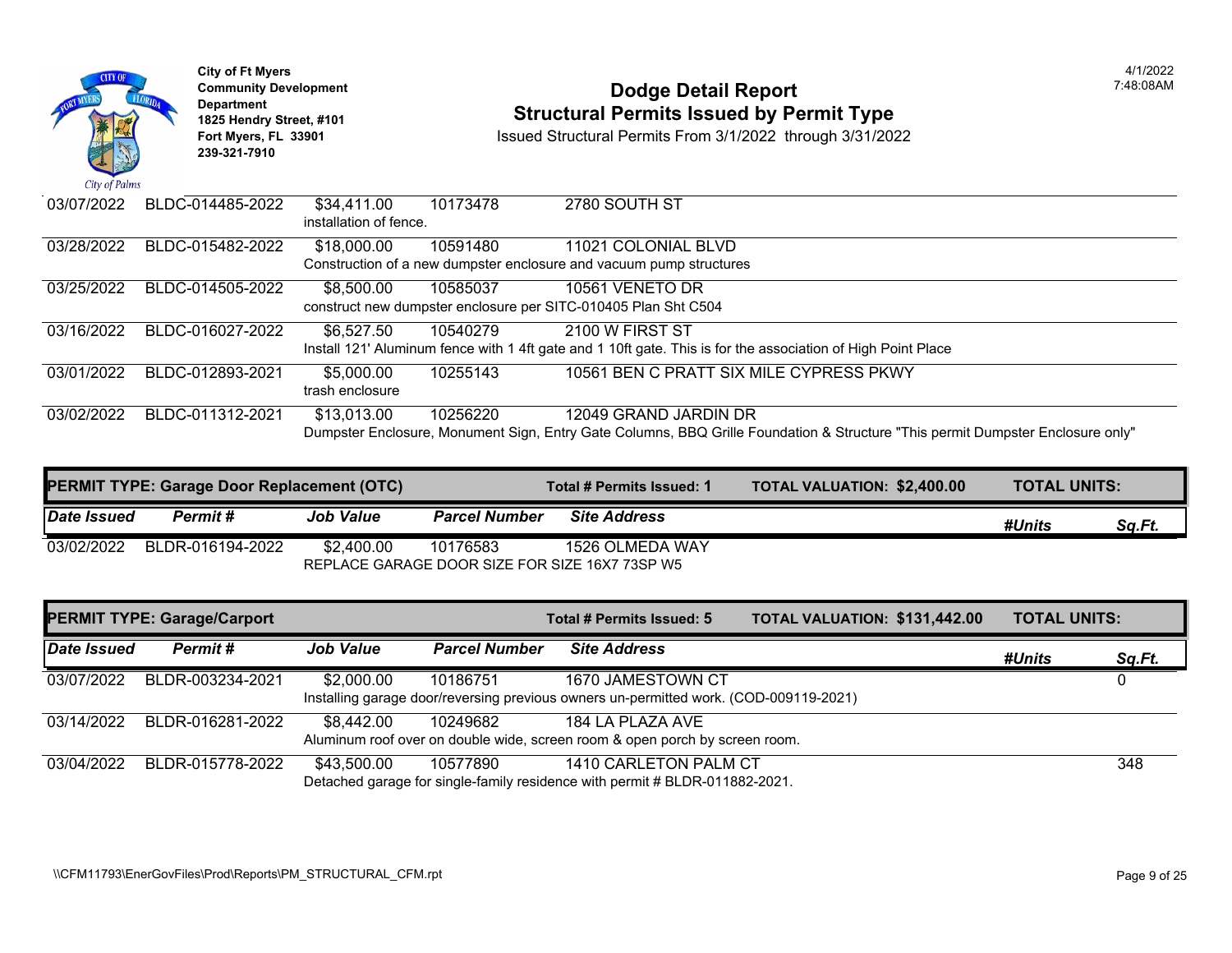

|             | <b>PERMIT TYPE: Generator</b> |                  |                      | Total # Permits Issued: 3                                                               | <b>TOTAL VALUATION: \$48,838</b>                                                                       |
|-------------|-------------------------------|------------------|----------------------|-----------------------------------------------------------------------------------------|--------------------------------------------------------------------------------------------------------|
| Date Issued | Permit #                      | <b>Job Value</b> | <b>Parcel Number</b> | <b>Site Address</b>                                                                     |                                                                                                        |
| 03/31/2022  | BLDR-016175-2022              | \$11,954.27      | 10493519             | 9232 BRENO DR                                                                           | Installation of new 24kw air cooled Generac standby generator with associated 200amp automatic transfe |
| 03/22/2022  | BLDR-016182-2022              | \$24,884.28      | 10465046             | 11092 SEMINOLE PALM WAY<br>Install 24kw Generator $+$ (1) 200 amp ATS $+$ 500 gal UG LP |                                                                                                        |
| 03/24/2022  | BLDC-000541-2020              | \$12,000.00      | 10585037             | 10561 VENETO DR<br>INSTALL A GENERATOR TRANSFER SWITCH, FUEL SYSTEM AND WIRING          |                                                                                                        |

|             | <b>PERMIT TYPE: Marine Related</b>                            |                                         |                      | Total # Permits Issued: 1 | <b>TOTAL VALUATION: \$6,000.0</b> |
|-------------|---------------------------------------------------------------|-----------------------------------------|----------------------|---------------------------|-----------------------------------|
| Date Issued | Permit #                                                      | <b>Job Value</b>                        | <b>Parcel Number</b> | <b>Site Address</b>       |                                   |
| 03/15/2022  | BLDR-013287-2021                                              | \$6,000.00<br>Seal seawall from erosion | 10245031             | 4001 E RIVER DR           |                                   |
|             | <b>PERMIT TYPE: Multi-Family Residential New Construction</b> |                                         |                      | Total # Permits Issued: 1 | <b>TOTAL VALUATION: \$58,778</b>  |
| Date Issued | Permit#                                                       | <b>Job Value</b>                        | <b>Parcel Number</b> | <b>Site Address</b>       |                                   |
| 03/30/2022  | BLDM-013385-2021                                              | 8.778.185.00                            | 10605094             | 2480 FIRST ST             |                                   |

First Street 275 unit Multi Family Building with amenities. "Threshold Building"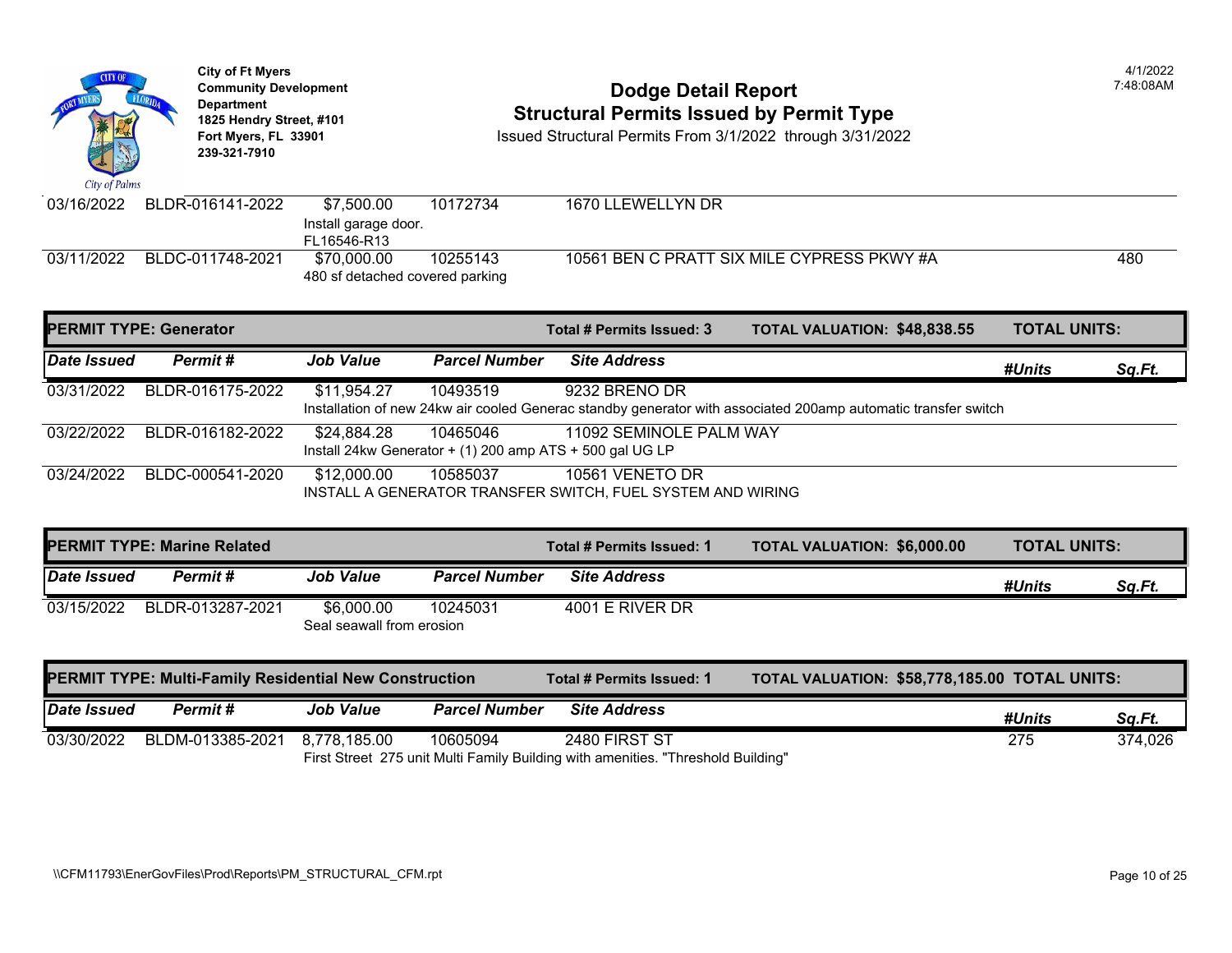

### **Community Development Community Development Community Development 1825 Hendry Street, #101 1825 Hendry Street, #101 1825 Hendry Street, #101 Structural Permits Issued by Permit Type**<br>**1825 Fort Myers, FL 33901 18901 1889 Issued Structural Permits From 3/1/2022** through 3/31/20

|             | PERMIT TYPE: Multi-Family Residential Renovation |                  |                                                                 | Total # Permits Issued: 6                                                                | <b>TOTAL VALUATION: \$27,000</b> |  |
|-------------|--------------------------------------------------|------------------|-----------------------------------------------------------------|------------------------------------------------------------------------------------------|----------------------------------|--|
| Date Issued | Permit#                                          | <b>Job Value</b> | <b>Parcel Number</b>                                            | <b>Site Address</b>                                                                      |                                  |  |
| 03/23/2022  | BLDM-015970-2022                                 | \$4,500.00       | 10544549<br>temp roof repair with incidental temp stucco repair | 8163 BIBIANA WAY #309                                                                    |                                  |  |
| 03/17/2022  | BLDM-015537-2022                                 | \$4,500.00       | 10545256                                                        | 11988 NALDA ST #9201<br>Temporary Roof Repair with Incidental Temporary Stucco Repair.   |                                  |  |
| 03/23/2022  | BLDM-015545-2022                                 | \$4,500.00       | 10545283                                                        | 8900 OLIVERIA ST #9704<br>Temporary Roof Repair with Incidental Temporary Stucco Repair. |                                  |  |
| 03/23/2022  | BLDM-015524-2022                                 | \$4,500.00       | 10544732                                                        | 11856 ROCIO ST #2002<br>Temporary Roof Repair with incidental Temporary Stucco repair.   |                                  |  |
| 03/24/2022  | BLDM-015536-2022                                 | \$4,500.00       | 10545070                                                        | 11936 IZARRA WAY #6605<br>Temporary Roof Repair with Incidental Temporary Stucco Repair  |                                  |  |
| 03/24/2022  | BLDM-015534-2022                                 | \$4,500.00       | 10544963                                                        | 11940 PALBA WAY #5104<br>Temporary Roof Repair with Incidental Temporary Stucco Repair.  |                                  |  |

| <b>PERMIT TYPE: Office/Sales Trailer</b> |                  |                             |                      | Total # Permits Issued: 1 | <b>TOTAL VALUATION: \$10,000</b> |
|------------------------------------------|------------------|-----------------------------|----------------------|---------------------------|----------------------------------|
| Date Issued                              | Permit#          | <b>Job Value</b>            | <b>Parcel Number</b> | <b>Site Address</b>       |                                  |
| 03/16/2022                               | BLDC-014311-2021 | \$10,000.00                 | 10245071             | 3405 MARION ST            |                                  |
|                                          |                  | Construction office trailer |                      |                           |                                  |

| <b>PERMIT TYPE: Other/Siding (OTC)</b> |                  |                      |                      | Total # Permits Issued: 6 | <b>TOTAL VALUATION: \$23,600</b> |
|----------------------------------------|------------------|----------------------|----------------------|---------------------------|----------------------------------|
| Date Issued                            | Permit #         | <b>Job Value</b>     | <b>Parcel Number</b> | <b>Site Address</b>       |                                  |
| 03/04/2022                             | BLDR-016359-2022 | \$6,000.00<br>Stucco | 10175384             | 3336 CENTRAL AVE          |                                  |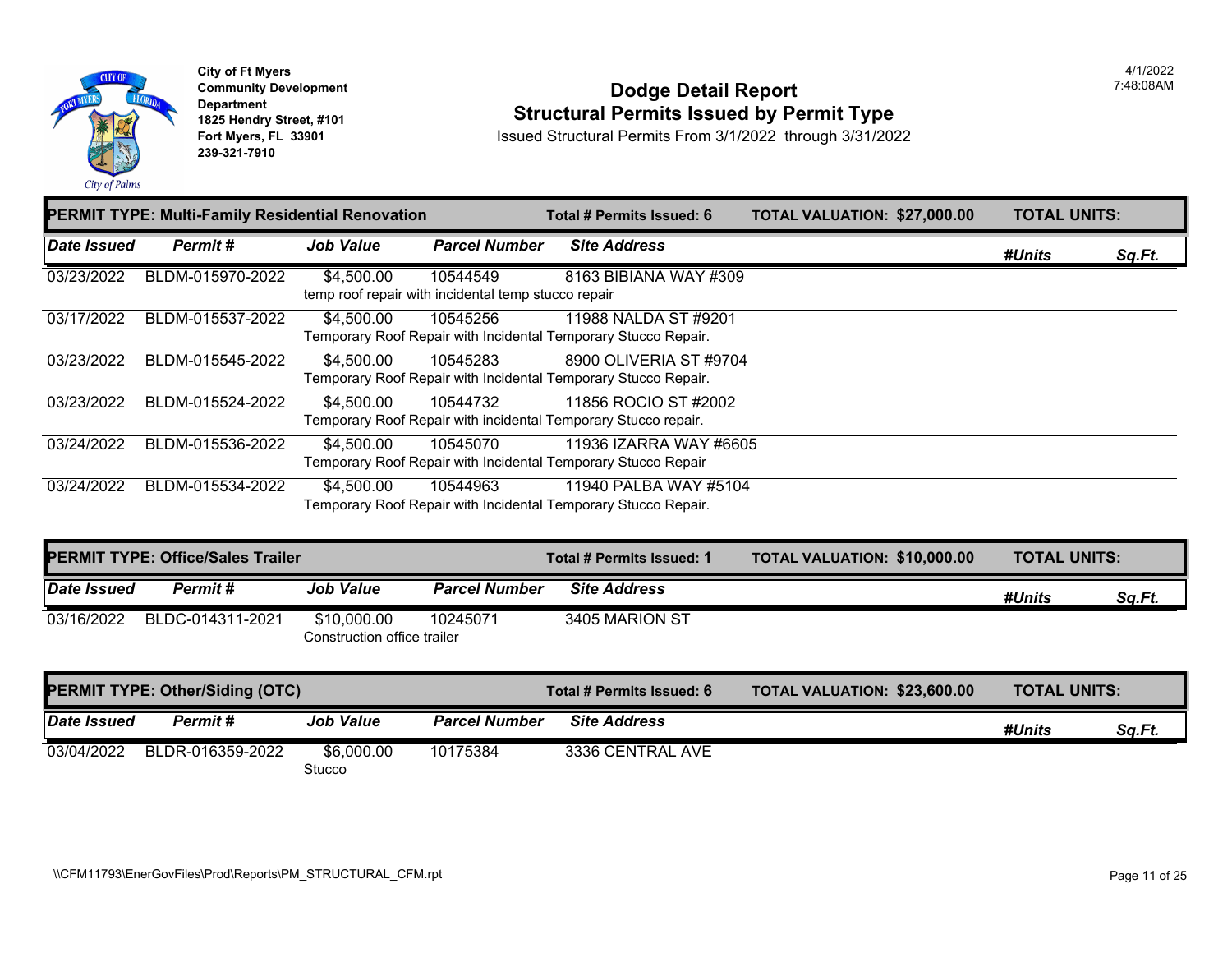

# City of Ft Myers<br> **Community Development**<br> **Dodge Detail Report 1825 Hendry Street, #101 1825 Hendry Street, #101 1825 Hendry Street, #101 Structural Permits Issued by Permit Type**<br>**1825 Fort Myers, FL 33901 18901 1889 Issued Structural Permits From 3/1/2022** through 3/31/20

| 03/15/2022 | BLDR-016728-2022 | \$5,000.00                      | 10245604                                            | 54 SEMINOLE CT                                                                                            |
|------------|------------------|---------------------------------|-----------------------------------------------------|-----------------------------------------------------------------------------------------------------------|
|            |                  | Installing soffit all house.    |                                                     |                                                                                                           |
| 03/30/2022 | BLDR-017102-2022 | \$4,200.00<br>RE-SIDING         | 10174720                                            | 2072 MAPLE AVE                                                                                            |
| 03/03/2022 | BLDR-016225-2022 | \$2,400.00                      | 10253870                                            | 2165 HALE ST                                                                                              |
|            |                  |                                 | Removing siding, installing metal lathe and stucco. |                                                                                                           |
| 03/29/2022 | BLDR-017044-2022 | \$3,500.00                      | 10449897                                            | 2504 JOYCE LN                                                                                             |
|            |                  |                                 |                                                     | remove approximately 1500 sq ft of siding and replace with 1500 sq ft of new siding. We will not be remot |
| 03/16/2022 | BLDR-016779-2022 | \$2,500.00                      | 10184631                                            | 1812 WINKLER AVE                                                                                          |
|            |                  | Stucco the whole house outside. |                                                     |                                                                                                           |

| <b>IPERMIT TYPE: Others</b> |                 |                             |                      | Total # Permits Issued: 1 | <b>TOTAL VALUATION:</b> |
|-----------------------------|-----------------|-----------------------------|----------------------|---------------------------|-------------------------|
| Date Issued                 | Permit #        | <b>Job Value</b>            | <b>Parcel Number</b> | <b>Site Address</b>       |                         |
| 03/21/2022                  | NAV-016891-2022 |                             | 10594979             | 2744 EDISON AVE #1        |                         |
|                             |                 | state owned parcel - exempt |                      |                           |                         |

|             | <b>PERMIT TYPE: Radio/TV Antenna/Satellite Dish</b> |                  |                                                           | Total # Permits Issued: 4 | <b>TOTAL VALUATION: \$123,20</b> |  |
|-------------|-----------------------------------------------------|------------------|-----------------------------------------------------------|---------------------------|----------------------------------|--|
| Date Issued | Permit#                                             | <b>Job Value</b> | <b>Parcel Number</b>                                      | <b>Site Address</b>       |                                  |  |
| 03/15/2022  | BLDC-014126-2021                                    | \$43,200.00      | 10173551<br>EQUIPMENT UPGRADE TO EXISTING CELL TOWER      | 2549 DORA ST              |                                  |  |
| 03/30/2022  | BLDC-016668-2022                                    | \$30,000.00      | 10174968<br>Equipment upgrades to the existing tower.     | 3091 EVANS AVE            |                                  |  |
| 03/11/2022  | BLDC-015384-2022                                    | \$30,000.00      | 10442040<br>Equipment Upgrade to the existing cell tower. | 3601 COLONIAL CT          |                                  |  |
| 03/16/2022  | BLDC-016067-2022                                    | \$20,000.00      | 10610603<br>EQUIPMENT UPGRADES TO EXISTING CELL TOWER.    | 4603 FOWLER ST            |                                  |  |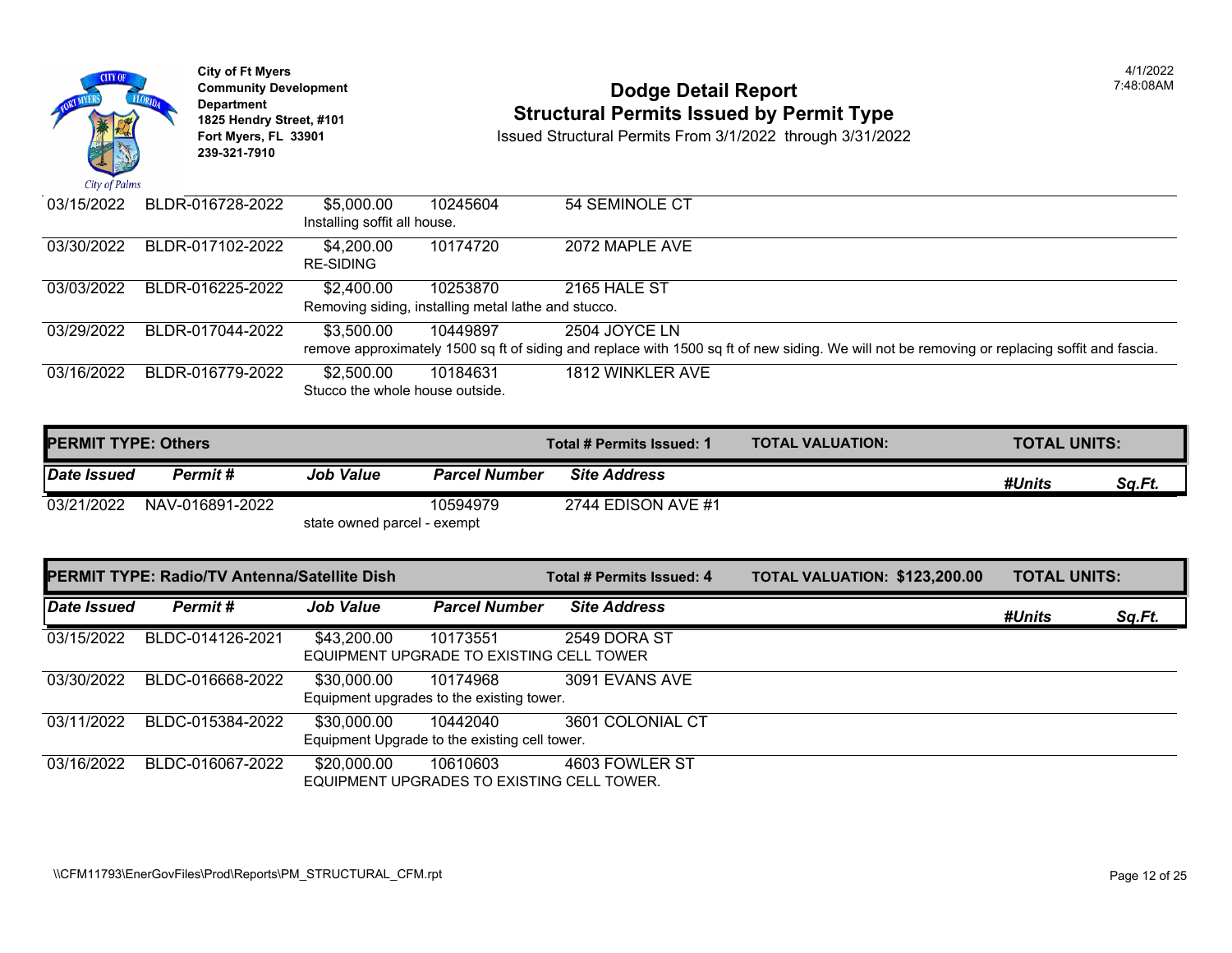

**City of Ft Myers Community Development Department 1825 Hendry Street, #101 Fort Myers, FL 33901 239-321-7910** 

#### **Dodge Detail Report Structural Permits Issued by Permit Type**

Issued Structural Permits From 3/1/2022 through 3/31/2022

|                    | <b>PERMIT TYPE: Sheds/Utility Structure</b> |                                   |                                                                      | Total # Permits Issued: 11                                                                    | TOTAL VALUATION: \$259,760.00                                                                                                          | <b>TOTAL UNITS:</b> |        |
|--------------------|---------------------------------------------|-----------------------------------|----------------------------------------------------------------------|-----------------------------------------------------------------------------------------------|----------------------------------------------------------------------------------------------------------------------------------------|---------------------|--------|
| <b>Date Issued</b> | Permit#                                     | <b>Job Value</b>                  | <b>Parcel Number</b>                                                 | <b>Site Address</b>                                                                           |                                                                                                                                        | #Units              | Sq.Ft. |
| 03/29/2022         | BLDR-016109-2022                            | \$6,000.00                        | 10184614<br>Delivery and setting 10x16 utility shed.                 | <b>1560 WINKLER AVE</b>                                                                       |                                                                                                                                        |                     |        |
| 03/07/2022         | BLDR-016029-2022                            | \$8,334.00                        | 10187972                                                             | <b>15 GEORGE TOWN</b>                                                                         | Build onsite 10'w x 14'L x 10'2"H storage shed - anchored on to existing concrete slab - no other trades                               |                     |        |
| 03/31/2022         | BLDR-016869-2022                            | \$2,295.00                        | 10173909<br>Install and anchor to concrete 10x12 storage shed.       | 2149 STELLA ST                                                                                |                                                                                                                                        |                     |        |
| 03/30/2022         | BLDR-016610-2022                            | \$5,516.00<br><b>INSTALL SHED</b> | 10173873                                                             | 2115 JEFFCOTT ST                                                                              |                                                                                                                                        |                     |        |
| 03/01/2022         | BLDR-015458-2022                            | \$3,920.00<br>Storage 8'x12'      | 10184504                                                             | <b>3819 LAKE ST</b>                                                                           |                                                                                                                                        |                     |        |
| 03/17/2022         | BLDR-016073-2022                            | \$74,400.00<br>roof system.       | 10577890                                                             | 1410 CARLETON PALM CT                                                                         | Construction of a 372 sq. ft. detached air-conditioned exercise room/ pool cabana with masonry block walls, concrete slab, and trussed |                     | 372    |
| 03/11/2022         | BLDR-013904-2021                            | \$5,000.00                        | 10252610<br>Adding a roof in the back of the house.                  | 3340 LINCOLN BLVD                                                                             |                                                                                                                                        |                     |        |
| 03/21/2022         | BLDR-014149-2021                            | \$1,795.00                        | 10184876<br>Install and anchor to concrete a 8 X 10 DCA Storage Shed | 1655 BATES CIR                                                                                |                                                                                                                                        |                     |        |
| 03/22/2022         | BLDC-012924-2021                            | \$70,000.00                       | 10254564                                                             | 4130 VERONICA S SHOEMAKER BLVD<br>PROPOSAL FOR A NEW 4,392 S.F. FUEL CANOPY WITH 7 FUEL PUMPS |                                                                                                                                        |                     | 4,392  |
| 03/28/2022         | BLDC-011848-2021                            | \$7,500.00                        | 10171933<br>Installation of 18'X18' enclosed carport                 | 2240 W FIRST ST                                                                               |                                                                                                                                        |                     | 540    |
| 03/17/2022         | BLDC-011120-2021                            | \$75,000.00                       | 10585037<br>New Construction of Tennis Storage Shed                  | 10551 VENETO DR                                                                               |                                                                                                                                        |                     | 160    |

PERMIT TYPE: Shutter **The Community of the Community of the Community Total # Permits Issued: 15 TOTAL VALUATION: \$129,144.00 TOTAL UNITS:**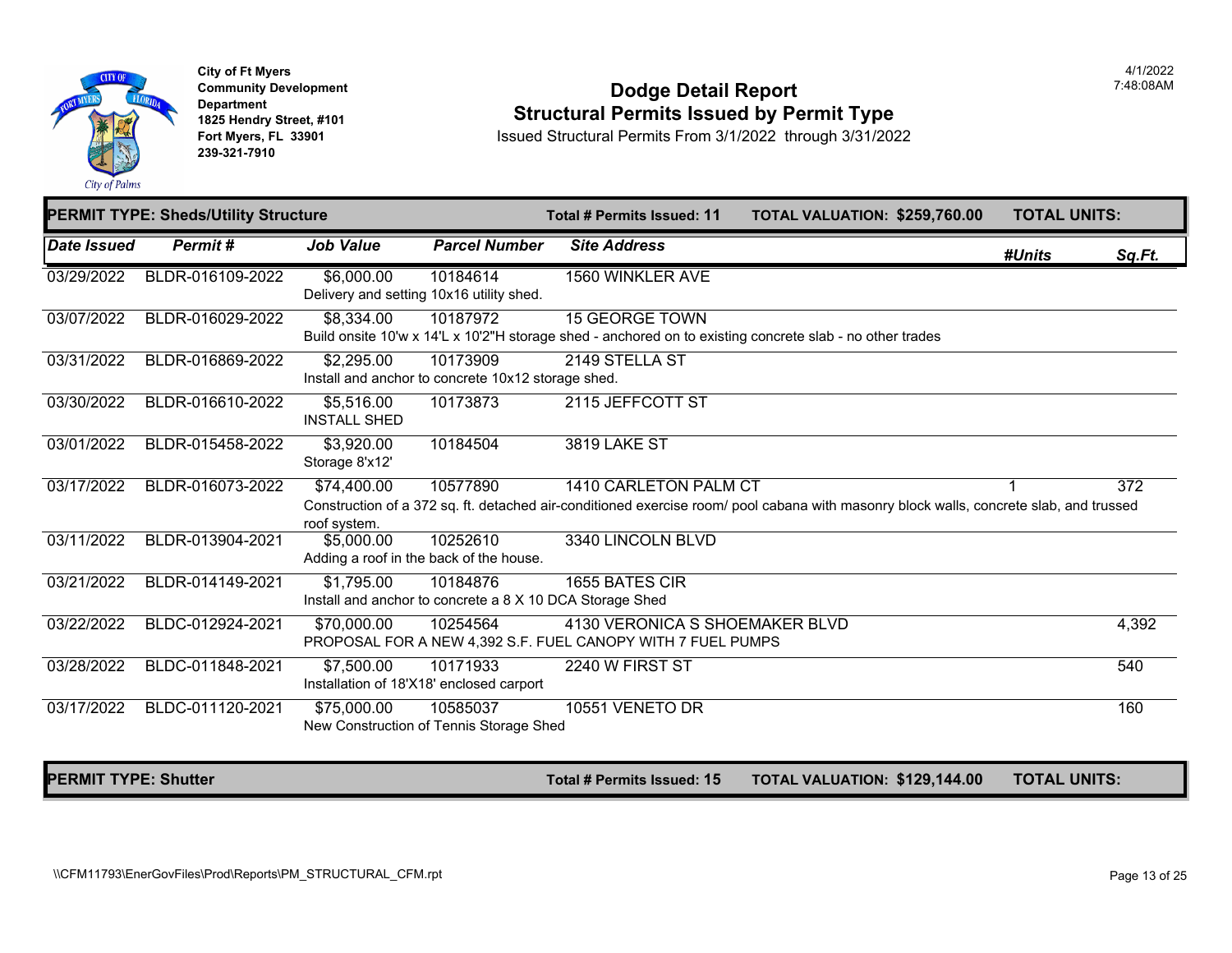

### **Community Development Dodge Detail Report** 7:48:08AM **1825 Hendry Street, #101**<br>1825 Hendry Street, #101 **Structural Permits Issued by Permit Type**<br>1891 Issued Structural Permits From 3/1/2022 through 3/31/202

| <b>Date Issued</b> | Permit#          | <b>Job Value</b>                                       | <b>Parcel Number</b>                                                      | <b>Site Address</b>                                                                                          | #Units | Sq.Ft. |
|--------------------|------------------|--------------------------------------------------------|---------------------------------------------------------------------------|--------------------------------------------------------------------------------------------------------------|--------|--------|
| 03/04/2022         | BLDM-015914-2022 | \$11,981.00                                            | 10466824<br>Installing 3 motorized rolldown screens                       | 10502 SEVILLA DR #202                                                                                        |        |        |
| 03/02/2022         | BLDM-015848-2022 | \$11,806.00<br>Installing 3 motorized rolldown screen  | 10501939                                                                  | 9220 AVIANO DR #202                                                                                          |        |        |
| 03/15/2022         | BLDM-016273-2022 | \$5,637.00                                             | 10518093                                                                  | 9589 HEMINGWAY LN #4206<br>UNIT 4206, Installing 1 Storm Catcher Rolldown Max Motorized FL11291.1            |        |        |
| 03/28/2022         | BLDM-016442-2022 | \$4,147.00                                             | 10185914                                                                  | 2366 E MALL DR #206<br>Installing 1 Storm Catcher Rolldown Max Motorized FL 11291.1                          |        |        |
| 03/10/2022         | BLDM-015937-2022 | \$12,324.00                                            | 10578831<br>Install 3 Motor, RD Screen FL#11291.1                         | 11867 ARBORETUM RUN DR #201                                                                                  |        |        |
| 03/30/2022         | BLDM-016815-2022 | \$11,849.00                                            | 10548502                                                                  | 2090 W FIRST ST #910<br>Install 3 motorized aluminum roll down shutters, and 1 manual aluminum roll down     |        |        |
| 03/21/2022         | BLDM-016339-2022 | \$10,065.00                                            | 10533196                                                                  | 9654 HEMINGWAY LN #4507<br>Install 1 Motor. RD Screen FL#11291.1 & 6 Accordion Shutter FL#1850.3             |        |        |
| 03/17/2022         | BLDM-016129-2022 | \$5,249.00                                             | 10500302<br>Installing 1 Storm Catcher Rolldown Screen Mot. FL11291.1     | 10131 COLONIAL COUNTRY CLUB BLVD #1404                                                                       |        |        |
| 03/31/2022         | BLDM-015821-2022 | \$7,000.00                                             | 10494227                                                                  | 10124 COLONIAL COUNTRY CLUB BLVD #502<br>Install 2 hurricane screens. 1 with electric and 1 manual FL16380.1 |        |        |
| 03/30/2022         | BLDM-016578-2022 | \$6,686.00                                             | 10497489<br>Install 1 motorized Rolldown Screen FL#11291.1                | 10014 SKY VIEW WAY #607                                                                                      |        |        |
| 03/22/2022         | BLDM-013569-2021 | \$6,214.00                                             | 10525906                                                                  | 9625 HEMINGWAY LN #3707<br>installation of electric roll screen and accordion shutter on lanai               |        |        |
| 03/04/2022         | BLDM-015899-2022 | \$5,720.00                                             | 10484552<br>Installing 1 motorized rolldown screen FL11291.1              | 10113 COLONIAL COUNTRY CLUB BLVD #2203                                                                       |        |        |
| 03/22/2022         | BLDM-015823-2022 | \$6,980.00<br>Install 1 hurricane screen with electric | 10515123                                                                  | 11035 MILL CREEK WAY #104                                                                                    |        |        |
| 03/07/2022         | BLDM-015977-2022 | \$11,849.00                                            | 10548500<br>Install 4 aluminum roll down hurricane shutters Unit (F-1506) | 2090 W FIRST ST #1506                                                                                        |        |        |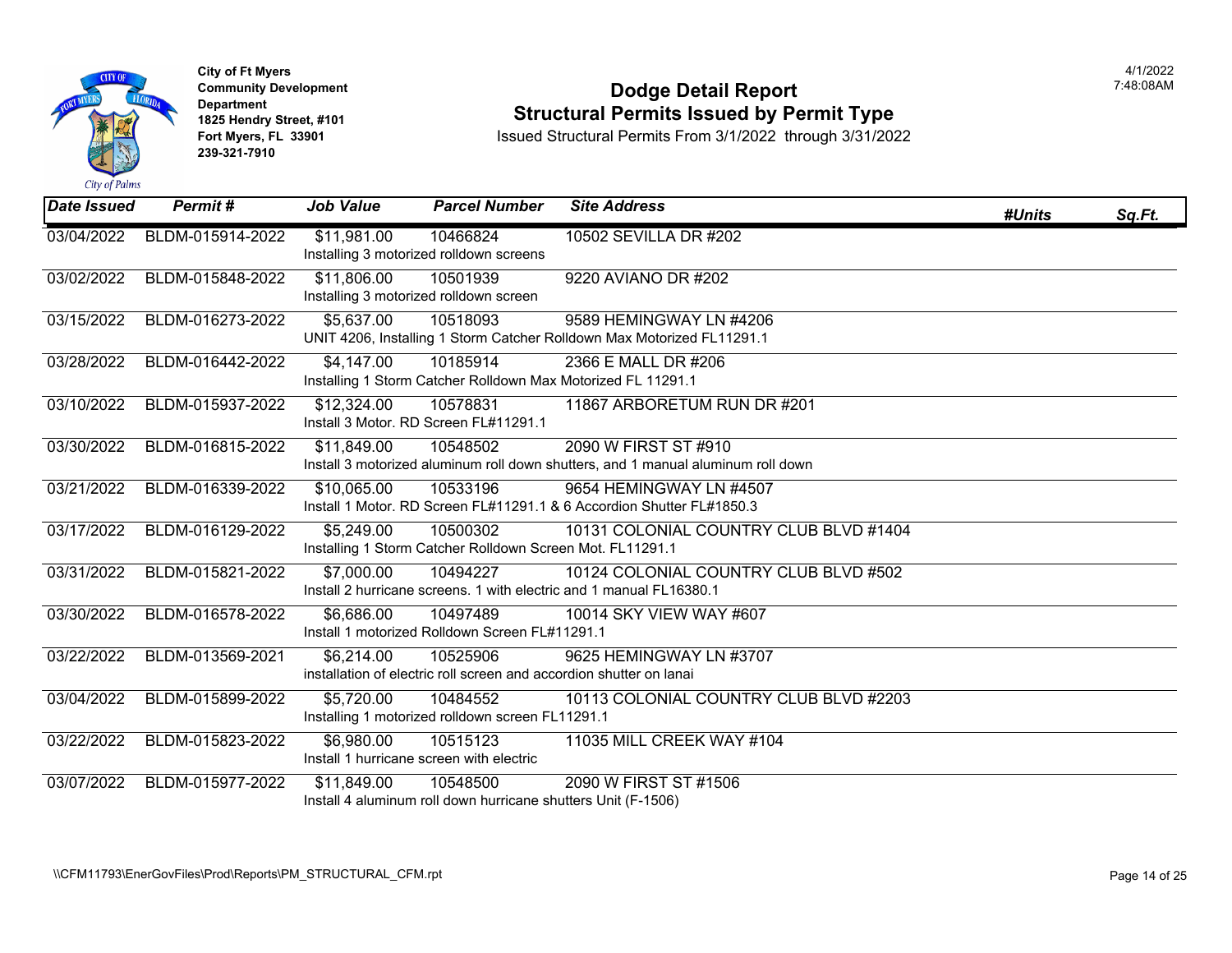

### **Community Development Community Development Community Development 1825 Hendry Street, #101 1825 Hendry Street, #101 1825 Hendry Street, #101 Structural Permits Issued by Permit Type**<br>**1825 Fort Myers, FL 33901 18901 1889 Issued Structural Permits From 3/1/2022** through 3/31/20

**Fort Myers, FL 33901** Issued Structural Permits From 3/1/2022 through 3/31/2022

03/29/2022 BLDM-016566-2022 \$11,637.00 10610518 10546 CASELLA WAY #102 Installing 3 Storm Catcher Rolldown Screens Mot. FL11291.1

|             | PERMIT TYPE: Shutter/Storm Panel (OTC) |                                                  |                                                                  | <b>Total # Permits Issued: 32</b>                                                                           | <b>TOTAL VALUATION: \$255,41</b> |  |
|-------------|----------------------------------------|--------------------------------------------------|------------------------------------------------------------------|-------------------------------------------------------------------------------------------------------------|----------------------------------|--|
| Date Issued | Permit#                                | <b>Job Value</b>                                 | <b>Parcel Number</b>                                             | <b>Site Address</b>                                                                                         |                                  |  |
| 03/14/2022  | BLDR-016396-2022                       | \$1,732.00                                       | 10162329<br>Install 3 Vertical Mill Steel Panels FL#11964.2      | 1615 AVALON PL                                                                                              |                                  |  |
| 03/14/2022  | BLDR-016003-2022                       | \$6,995.00                                       | 10474972                                                         | 10023 COLONIAL COUNTRY CLUB BLVD<br>Provide & install 1 electric alutech storm tech screen to lanai opening |                                  |  |
| 03/24/2022  | BLDR-016865-2022                       | \$4,920.00                                       | 10460430                                                         | 11060 WINE PALM RD<br>Installation of 1 electric roll shutters and 2 manual alum roll shutter FL22558.2     |                                  |  |
| 03/14/2022  | BLDR-016478-2022                       | \$14,628.00                                      | 10564030                                                         | 10836 DENNINGTON RD<br>Installation of 3 motorized roll down screens and 8 accordion shutters impact rated  |                                  |  |
| 03/11/2022  | BLDR-016390-2022                       | \$11,899.20<br>Install 2 MT RD Screens FL11291.1 | 10576139                                                         | 10608 PISTOIA DR                                                                                            |                                  |  |
| 03/14/2022  | BLDR-016143-2022                       | \$12,950.00                                      | 10570690                                                         | 12333 LITCHFIELD LN<br>INSTALLATION OF HURRICANE SHUTTER W/ ELECTRIC                                        |                                  |  |
| 03/23/2022  | BLDR-016821-2022                       | \$8,507.00                                       | 10584817<br>Installing 2 Storm Catcher RD Screens Mot. FL11291.1 | <b>11378 TIVERTON TRCE</b>                                                                                  |                                  |  |
| 03/11/2022  | BLDR-016389-2022                       | \$1,453.00<br>Install 2 Slide Screens FL11291.1  | 10566257                                                         | 10844 GLENHURST ST                                                                                          |                                  |  |
| 03/14/2022  | BLDR-016421-2022                       | \$4,053.00<br>5 accordion shutters FL16893       | 10563370                                                         | 3872 DUNNSTER CT                                                                                            |                                  |  |
| 03/03/2022  | BLDR-016340-2022                       | \$1,050.00<br>Installation of 4 shutters.        | 10580305                                                         | 11718 LAKEWOOD PRESERVE PL                                                                                  |                                  |  |
| 03/14/2022  | BLDR-016388-2022                       | \$7,569.00                                       | 10528741                                                         | 11071 CHERRY LAUREL DR<br>Install 1 MT RD Screen FL11291, Install 1 Manual AL RD Screen FL39354.1           |                                  |  |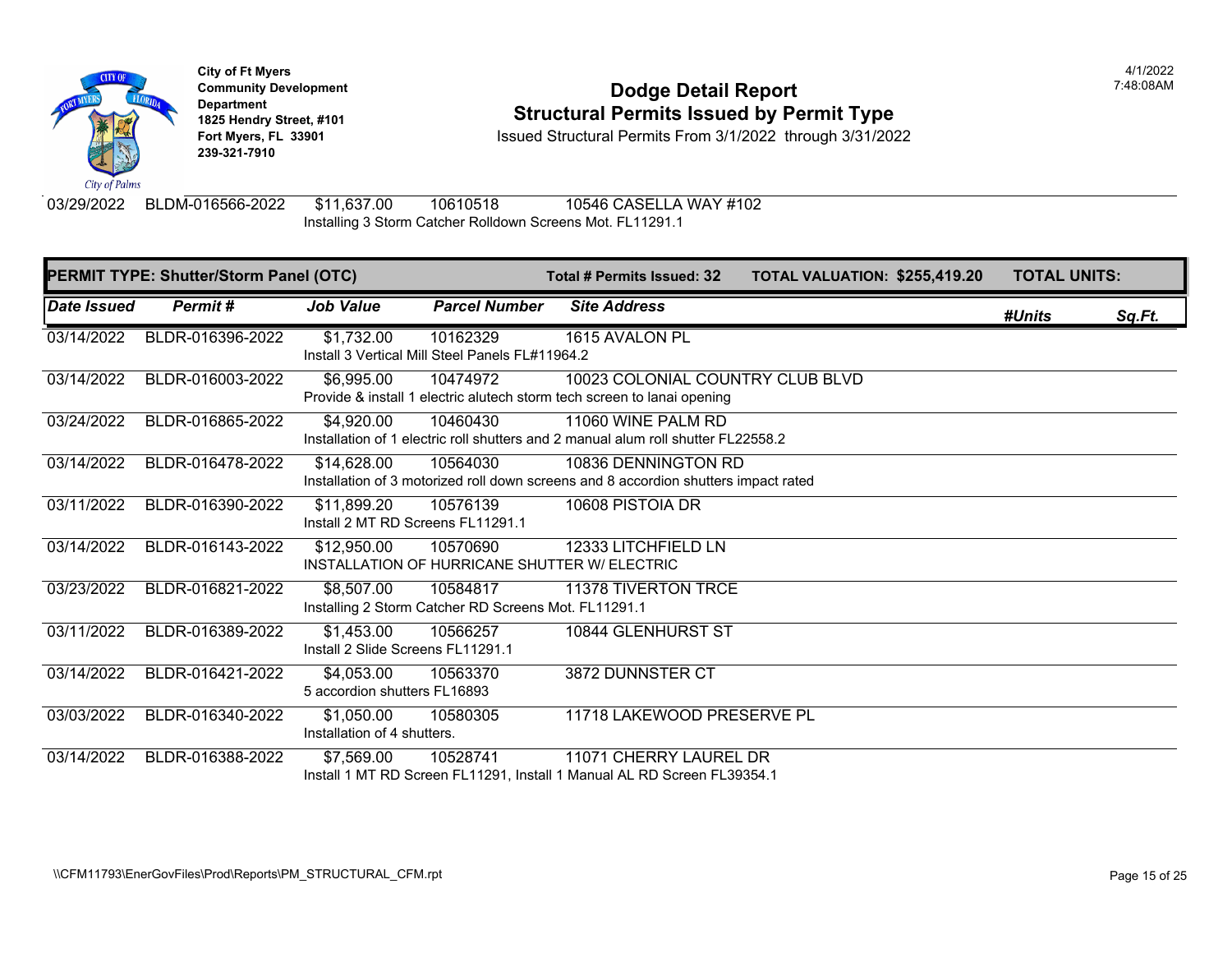| City of Palms | <b>City of Ft Myers</b><br><b>Community Development</b><br><b>Department</b><br>1825 Hendry Street, #101<br>Fort Myers, FL 33901<br>239-321-7910 | <b>Dodge Detail Report</b><br><b>Structural Permits Issued by Permit Type</b><br>Issued Structural Permits From 3/1/2022 through 3/31/2022 |
|---------------|--------------------------------------------------------------------------------------------------------------------------------------------------|--------------------------------------------------------------------------------------------------------------------------------------------|
| 03/22/2022    | BLDR-016278-2022                                                                                                                                 | 10565596<br>10844 MAITLAND WAY<br>\$7,550.00                                                                                               |
|               |                                                                                                                                                  | Installation of 2 motorized roll down shutters impact rated FL22558.2                                                                      |
| 03/11/2022    | BLDR-016392-2022                                                                                                                                 | \$4,461.00<br>12184 SUSSEX ST<br>10570652<br>Install 10 Accordion Shutters FL1850.3                                                        |
| 03/24/2022    | BLDR-016847-2022                                                                                                                                 | 10171952<br>2290 ALTAMONT AVE<br>\$12,675.00                                                                                               |
|               |                                                                                                                                                  | Installing 10 Storm Catcher Easy Screen FL11291.1 & 9 Bahama Shutter Impact FL21863.1                                                      |
| 03/23/2022    | BLDR-016366-2022                                                                                                                                 | 10568540<br>11834 CLIFTON TER<br>\$3,630.00                                                                                                |
|               |                                                                                                                                                  | Install 8 accordion shutters                                                                                                               |
| 03/11/2022    | BLDR-016391-2022                                                                                                                                 | \$5,388.00<br>10563495<br>3924 KING EDWARDS ST                                                                                             |
|               |                                                                                                                                                  | Install 2 Manual AL Shutters FL 39354.1                                                                                                    |
|               |                                                                                                                                                  | Install 4 Accordions FL1850.3                                                                                                              |
| 03/30/2022    | BLDR-016676-2022                                                                                                                                 | 3505 ARCLIGHT CT<br>\$5,300.00<br>10522367                                                                                                 |
|               |                                                                                                                                                  | INSTALLATION OF 10 ACCORDION SHUTTERS FL17552.1                                                                                            |
| 03/11/2022    | BLDR-016393-2022                                                                                                                                 | \$5,846.00<br>10491647<br>10011 OAKHURST WAY                                                                                               |
|               |                                                                                                                                                  | Install 4 Accordion Shutters FL1850.3                                                                                                      |
|               |                                                                                                                                                  | Install 2 AL RD Screens FL31658.1                                                                                                          |
| 03/22/2022    | BLDR-016617-2022                                                                                                                                 | 10554 MIGLIERA WAY<br>10570151<br>\$5,900.00<br>Install 10 Accordion Shutters FL1850.3                                                     |
|               |                                                                                                                                                  |                                                                                                                                            |
| 03/10/2022    | BLDR-016362-2022                                                                                                                                 | \$15,365.00<br>10522162<br>10874 RUTHERFORD RD                                                                                             |
|               |                                                                                                                                                  | Installing 9 Accordion Shutters FL1850.3<br>Installing 2 Storm Catcher Rolldown Screens Manual FL11291.1                                   |
|               |                                                                                                                                                  | Installing 1 Storm Catcher Rolldown Screen Motorized FL11291.1                                                                             |
| 03/22/2022    | BLDR-016618-2022                                                                                                                                 | \$11,700.00<br>4418 MYSTIC BLUE WAY<br>10572913                                                                                            |
|               |                                                                                                                                                  | Install 3 MT RD Screens FL11291.1                                                                                                          |
| 03/15/2022    | BLDR-016574-2022                                                                                                                                 | \$18,850.00<br>10520856<br>10704 BRADBURY WAY                                                                                              |
|               |                                                                                                                                                  | Install 19 accordions and 1 motorized aluminum roll down hurricane shutter                                                                 |
| 03/15/2022    | BLDR-016525-2022                                                                                                                                 | \$13,087.00<br>10579632<br>12018 WESTMORELAND WAY                                                                                          |
|               |                                                                                                                                                  | Installing 6 Accordion shutters and 3 Rolldown screens                                                                                     |
| 03/18/2022    | BLDR-016548-2022                                                                                                                                 | 10563689<br>\$4,876.00<br>4533 WATERCOLOR WAY                                                                                              |
|               |                                                                                                                                                  | Installing 1 Storm Catcher Rolldown Screen Mot. FL11291.1                                                                                  |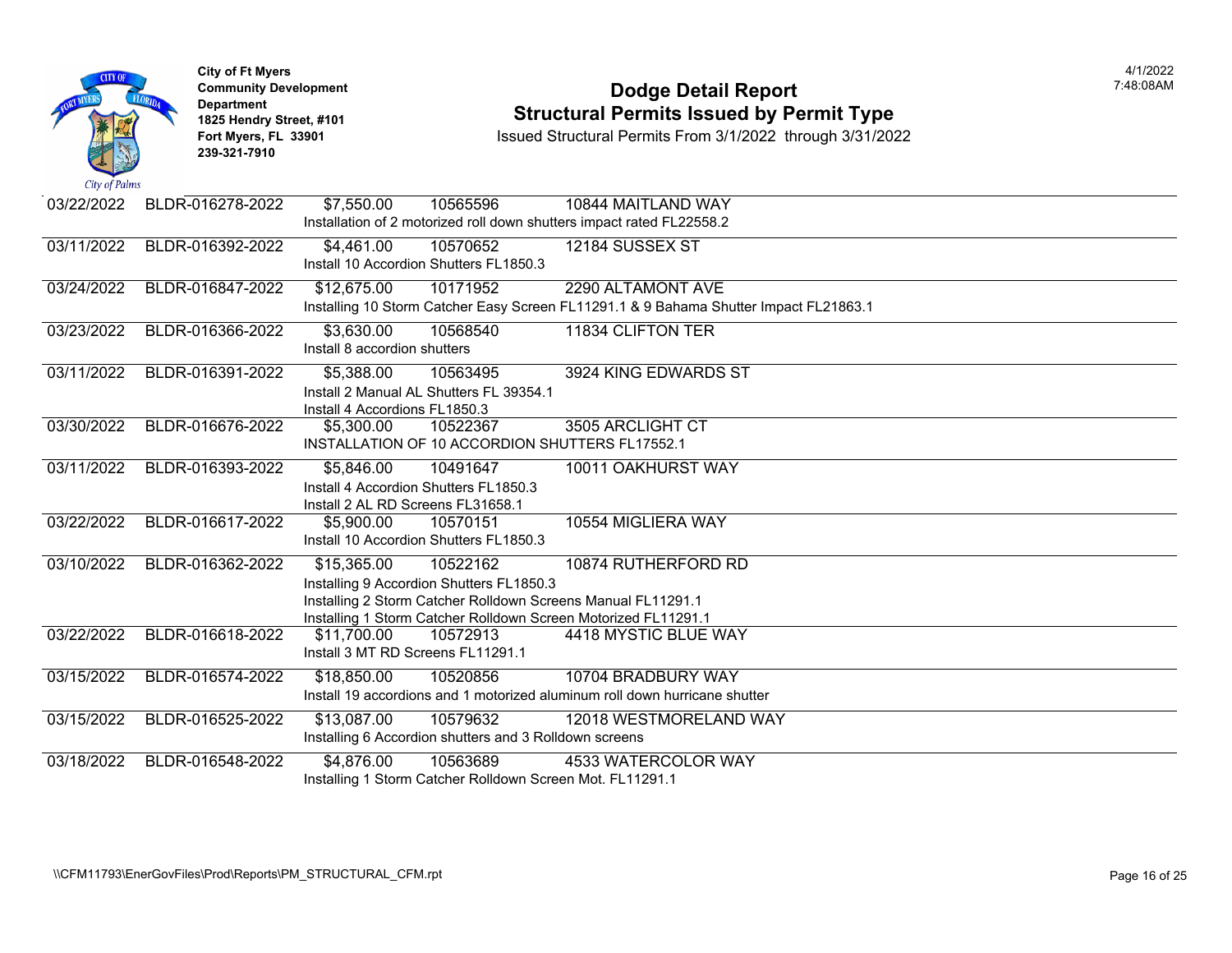

### **Community Development Dodge Detail Report** 7:48:08AM **1825 Hendry Street, #101**<br>1825 Hendry Street, #101 **Structural Permits Issued by Permit Type**<br>1891 Issued Structural Permits From 3/1/2022 through 3/31/202

| 03/08/2022 | BLDR-016270-2022 | \$2,260.00  | 10473042                                        | 10040 MAJESTIC AVE                                                                            |
|------------|------------------|-------------|-------------------------------------------------|-----------------------------------------------------------------------------------------------|
|            |                  |             | Install 3 Accordion Shutter FL#1850.3           |                                                                                               |
| 03/01/2022 | BLDR-015948-2022 | \$6,263.00  | 10491402                                        | 9066 SHADOW GLEN WAY                                                                          |
|            |                  |             | Install 1 motorized Rolldown Screen FL#11291.1  |                                                                                               |
| 03/10/2022 | BLDR-015774-2022 | \$10,500.00 | 10491635                                        | 10088 OAKHURST WAY                                                                            |
|            |                  |             |                                                 | Install 6 accordion shutters and 1 electric roll down FL389.2. FL22558.1                      |
| 03/02/2022 | BLDR-016222-2022 | \$3,614.00  | 10564863                                        | 12860 CHADSFORD CIR                                                                           |
|            |                  |             | Install 1 Motor, Aluminum RD Shutter FL#39354.1 |                                                                                               |
| 03/07/2022 | BLDR-016190-2022 | \$13,750.00 | 10568686                                        | 4463 WATERCOLOR WAY                                                                           |
|            |                  |             |                                                 | Install 8 accordions. lexan panels on one opening, and 3 roll down screens.                   |
| 03/21/2022 | BLDR-016729-2022 | \$16,800.00 | 10574821                                        | 10602 PRATO DR                                                                                |
|            |                  |             |                                                 | Installing 8 Accordion shutters, 2 motorized rolldown screen, and 1 aluminum rolldown shutter |
| 03/31/2022 | BLDR-017020-2022 | \$6.464.00  | 10491405                                        | 9072 SHADOW GLEN WAY                                                                          |
|            |                  |             | Installing 1 Storm Catcher RD Screen FL11291.1  |                                                                                               |
|            |                  |             | Installing 6 Accordion Shutters FL1850.3        |                                                                                               |
| 03/01/2022 | BLDR-016070-2022 | \$5,384.00  | 10558485                                        | 2707 VIA SAN LATINA CT                                                                        |
|            |                  |             | Install 1 motor, RD Screen FL#11291.1           |                                                                                               |

|             | <b>PERMIT TYPE: Single Family - New</b> |                                             |                                                       | Total # Permits Issued: 6 | <b>TOTAL VALUATION: \$2,265,601.00</b> | <b>TOTAL UNITS:</b> |        |
|-------------|-----------------------------------------|---------------------------------------------|-------------------------------------------------------|---------------------------|----------------------------------------|---------------------|--------|
| Date Issued | Permit#                                 | <b>Job Value</b>                            | <b>Parcel Number</b>                                  | <b>Site Address</b>       |                                        | #Units              | Sq.Ft. |
| 03/18/2022  | BLDR-014883-2022                        | \$720,010.00<br>New single family structure | 10610238                                              | 3433 AVOCADO DR           |                                        |                     | 2,593  |
| 03/11/2022  | BLDR-011859-2021                        | \$314,673.00                                | 10591129<br>Construction of New Single Family Home.   | 4555 BALLARD RD           |                                        |                     | 2,580  |
| 03/01/2022  | BLDR-015315-2022                        | \$361,620.00                                | 10254074<br>New construction of a single family home. | <b>3708 NICK ST</b>       |                                        |                     | 2,590  |
| 03/25/2022  | BLDR-004803-2021                        | \$187,808.00<br>New S.F.R                   | 10514517                                              | 3973 MADISON AVE          |                                        |                     | 1,700  |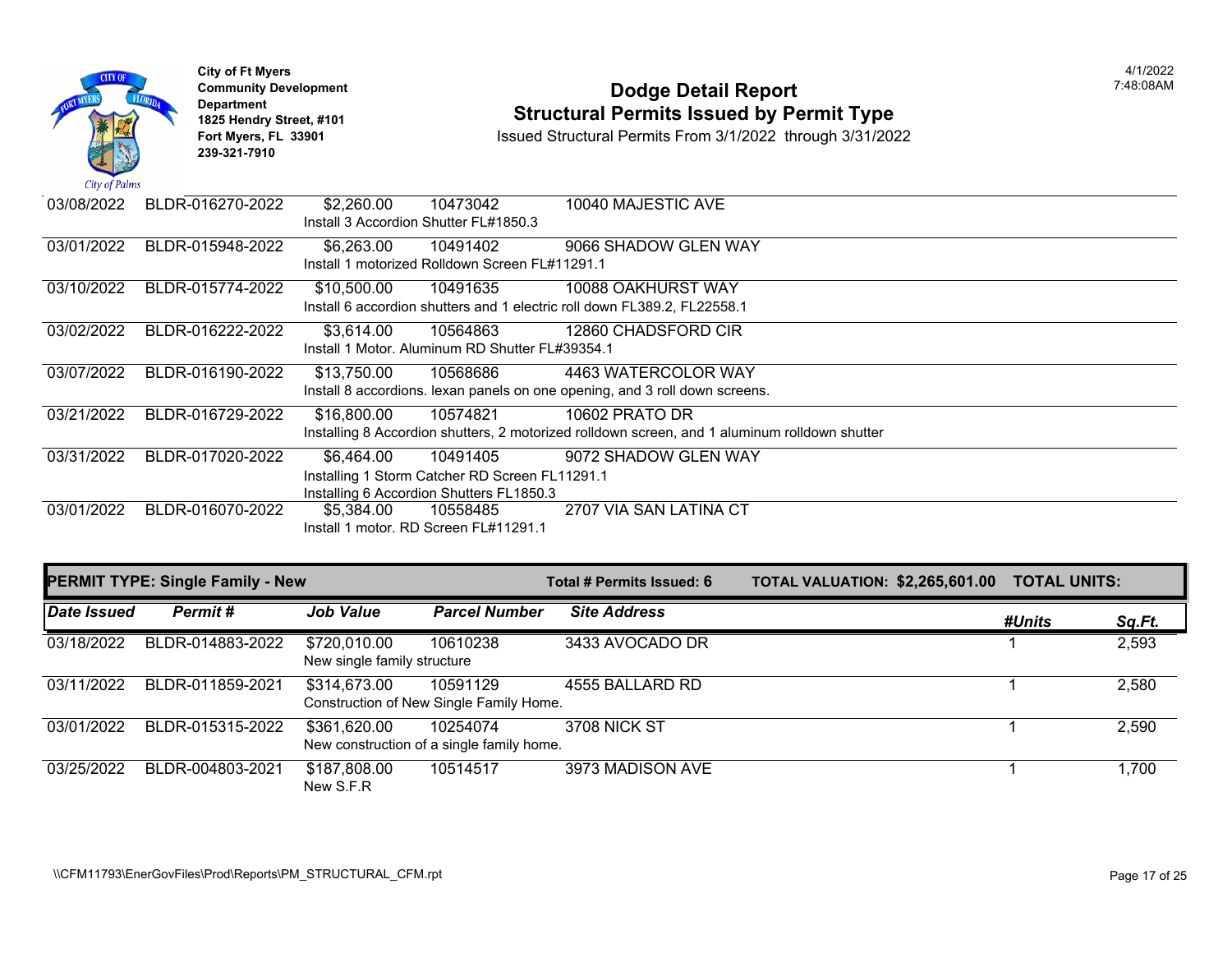| <b>CITY OF</b><br>City of Palms | <b>City of Ft Myers</b><br><b>Community Development</b><br><b>Department</b><br>1825 Hendry Street, #101<br>Fort Myers, FL 33901<br>239-321-7910 |                                             |                                                | <b>Dodge Detail Report</b><br><b>Structural Permits Issued by Permit Type</b><br>Issued Structural Permits From 3/1/2022 through 3/31/2022 |                                                                                                                                     |                     | 4/1/2022<br>7:48:08AM |
|---------------------------------|--------------------------------------------------------------------------------------------------------------------------------------------------|---------------------------------------------|------------------------------------------------|--------------------------------------------------------------------------------------------------------------------------------------------|-------------------------------------------------------------------------------------------------------------------------------------|---------------------|-----------------------|
| 03/30/2022                      | BLDR-013938-2021                                                                                                                                 | \$298,490.00<br>SFR NEW CONSTRUCTION        | 10589751                                       | 2617 BLAKE ST                                                                                                                              |                                                                                                                                     | -1                  | 2,357                 |
| 03/02/2022                      | BLDR-013659-2021                                                                                                                                 | \$383,000.00<br>Build new 2300' SFD         | 10585003                                       | 3727 ARLINGTON ST                                                                                                                          |                                                                                                                                     |                     | 3,354                 |
|                                 | <b>PERMIT TYPE: Single Family - Renovation</b>                                                                                                   |                                             |                                                | Total # Permits Issued: 12                                                                                                                 | TOTAL VALUATION: \$386,750.00                                                                                                       | <b>TOTAL UNITS:</b> |                       |
| Date Issued                     | <b>Permit#</b>                                                                                                                                   | <b>Job Value</b>                            | <b>Parcel Number</b>                           | <b>Site Address</b>                                                                                                                        |                                                                                                                                     | #Units              | Sq.Ft.                |
| 03/11/2022                      | BLDR-016211-2022                                                                                                                                 | \$55,800.00                                 | 10472993<br>CABINETS & COUNTER TOPS IN KITCHEN | 9277 INDEPENDENCE WAY                                                                                                                      |                                                                                                                                     |                     |                       |
| 03/14/2022                      | BLDR-015975-2022                                                                                                                                 | \$1,200.00                                  | 10245629                                       | <b>45 SEMINOLE CT</b>                                                                                                                      | REMOVAL OF OLD ROTTEN WOOD ON OPEN FRONT ENTRY ROOF OF PORCH AND REPAIR WITH NEW ROOF                                               |                     |                       |
| 03/18/2022                      | BLDR-015549-2022                                                                                                                                 | \$750.00                                    | 10251644                                       | 3157 GUAVA ST<br>INSTALLING FRONT DOOR, new WINDOW, LATH SIDING OF FRONT AND SIDE OF HOUSE                                                 |                                                                                                                                     |                     |                       |
| 03/08/2022                      | BLDR-015796-2022                                                                                                                                 | \$10,000.00<br>Bathtub to Shower conversion | 10483653                                       | 9381 TRIESTE DR                                                                                                                            |                                                                                                                                     |                     |                       |
| 03/03/2022                      | BLDR-014625-2022                                                                                                                                 | \$47,000.00                                 | 10176444                                       | 1634 GRACE AVE                                                                                                                             | NEW HVAC, NEW ELECTRICAL, DRYWALL INSULATION, PAINT EXTERIOR/INTERIOR, TILE FLOORS.                                                 |                     |                       |
| 03/21/2022                      | BLDR-015574-2022                                                                                                                                 | \$83,000.00                                 | 10531136                                       | 13042 MILFORD PL                                                                                                                           | REPLACE CABINETS AND COUTNERTOPS IN KITCHEN AND SPARE BATH ; RETILE SPARE BATH SHOWER                                               |                     |                       |
| 03/29/2022                      | BLDR-015268-2022                                                                                                                                 | \$17,000.00                                 | 10596504                                       | 1388 SHADOW LN<br>Enclosing LANAI (already under roof) INTO CONDITIONED SPACE                                                              |                                                                                                                                     |                     | 311                   |
| 03/31/2022                      | BLDR-015822-2022                                                                                                                                 | \$10,500.00<br>PAINT, TRIM                  | 10172077                                       | 2041 BAYSIDE PKWY                                                                                                                          | DEMO AND RECONSTRUCT ENTRY WALL OF DWELLING, ELIMINATE WINDOW, INSTALL NEW FRONT DOOR, DRYWALL, STUCCO,                             |                     |                       |
| 03/21/2022                      | BLDR-016035-2022                                                                                                                                 | \$14,500.00                                 | 10250597                                       | 1777 ELAN CT<br>kitchen countertops and cabinets and repaint the interior of the house.                                                    | Replace drywalls through the house that was removed due to water damage, Re-install toilets, bathroom and kitchen sinks, re-install |                     |                       |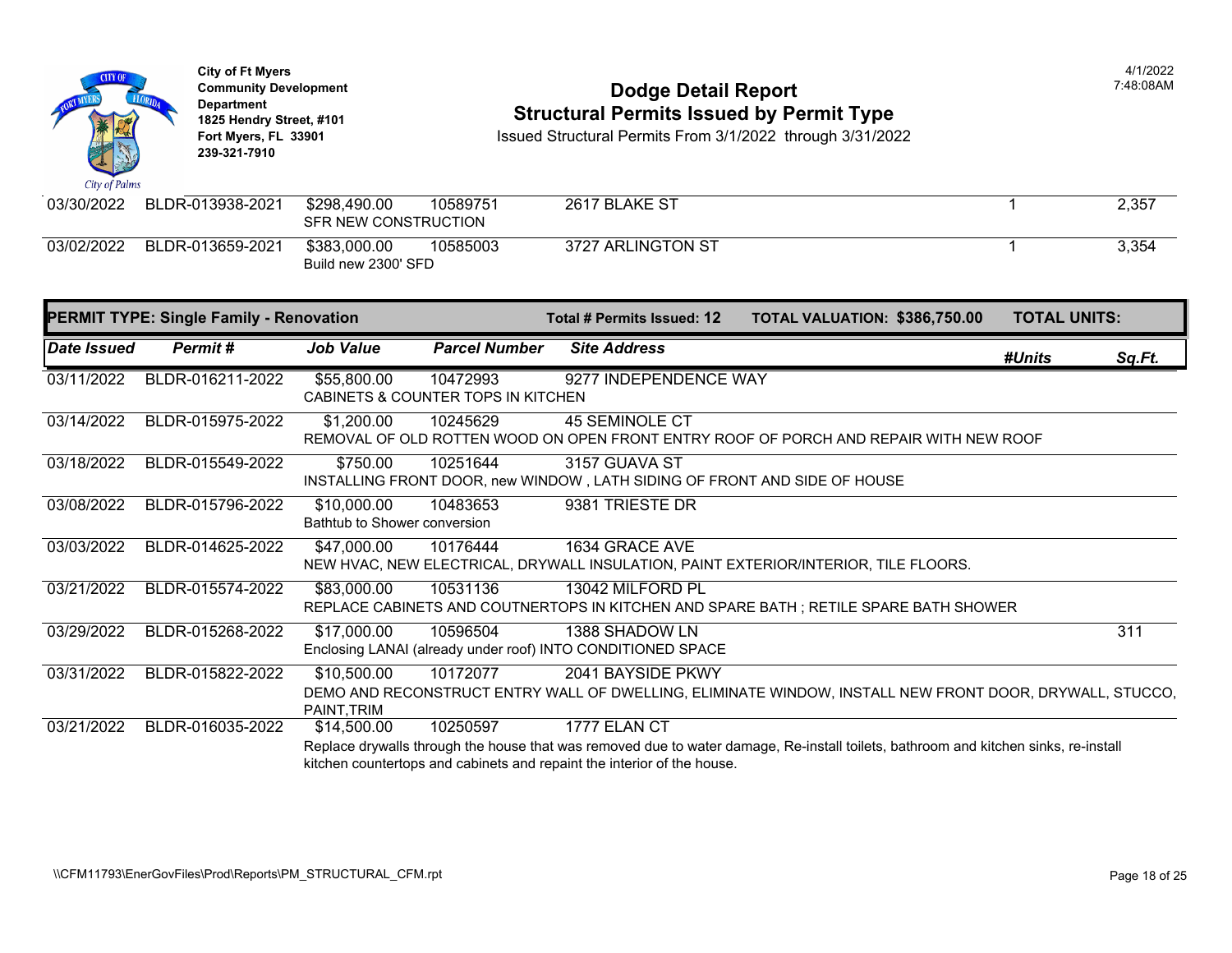

## **Community Development Dodge Detail Report** 7:48:08AM **1825 Hendry Street, #101**<br>1825 Hendry Street, #101 **Structural Permits Issued by Permit Type**<br>1891 Issued Structural Permits From 3/1/2022 through 3/31/202

| 03/31/2022 BLDR-015337-2022 | \$82,000.00            | 10253930 | 2301 JAYLEN WATKINS ST                                                                                          |
|-----------------------------|------------------------|----------|-----------------------------------------------------------------------------------------------------------------|
|                             |                        |          | REPLACE EXISTING WINDOWS LIKE FOR LIKE, REPLACE FLOORING, KITCHEN CABINETS same layout, EXTERIOR DOORS, INTERIO |
|                             | DOORS & TRIM, PAINTING |          |                                                                                                                 |
| 03/15/2022 BLDR-014155-2021 | \$40.000.00            | 10175520 | 1343 CORDOVA AVE                                                                                                |
|                             |                        |          | Interior remodel (COD-011997-2021 STOP WORK ADMIN + DOUBLE FEES)                                                |
| 03/14/2022 BLDR-013701-2021 | \$25.000.00            | 10183811 | 1311 RIO VISTA                                                                                                  |
|                             |                        |          | ADDING ENTRY DOORS, WINDOWS, AIR CONDITIONER, 250 A PANEL, LIGHTS, AND BATHROOM TO GARAGE.                      |

|             | <b>PERMIT TYPE: Single Family Attached - New</b> |                                                    |                                                           | Total # Permits Issued: 50 | TOTAL VALUATION: \$11,237,824.00 TOTAL UNITS: |        |               |
|-------------|--------------------------------------------------|----------------------------------------------------|-----------------------------------------------------------|----------------------------|-----------------------------------------------|--------|---------------|
| Date Issued | Permit#                                          | <b>Job Value</b>                                   | <b>Parcel Number</b>                                      | <b>Site Address</b>        |                                               | #Units | <u>Sq.Ft.</u> |
| 03/31/2022  | BLDR-015592-2022                                 | \$253,757.00                                       | 10589126<br>Single family attached. Termite via Sentricon | 6529 GOOD LIFE ST          |                                               |        | 2,124         |
| 03/25/2022  | BLDR-016323-2022                                 | \$216,806.00<br>Construction of a 10 unit building | 10610031                                                  | 10311 BRADMORE RD          |                                               |        | 1,631         |
| 03/04/2022  | BLDR-015628-2022                                 | \$216,806.00<br>Construction of a 10 unit building | 10609945                                                  | 10334 BRADMORE RD          |                                               |        | 1,631         |
| 03/04/2022  | BLDR-015619-2022                                 | \$216,806.00<br>Construction of a 10 unit building | 10609950                                                  | 10344 BRADMORE RD          |                                               |        | 1,631         |
| 03/04/2022  | BLDR-015687-2022                                 | \$216,806.00<br>Construction of a 10 unit building | 10609926                                                  | 10359 BRADMORE RD          |                                               |        | 1,631         |
| 03/04/2022  | BLDR-015684-2022                                 | \$216,806.00<br>Construction of a 10 unit building | 10609927                                                  | 10357 BRADMORE RD          |                                               |        | 1,631         |
| 03/04/2022  | BLDR-015629-2022                                 | \$216,806.00<br>Construction of a 10 unit building | 10609944                                                  | 10332 BRADMORE RD          |                                               |        | 1,631         |
| 03/29/2022  | BLDR-015584-2022                                 | \$253,757.00                                       | 10589103<br>Single family attached. Termite via Sentricon | 10359 BONAVIE COVE DR      |                                               |        | 2,124         |
| 03/30/2022  | BLDR-016316-2022                                 | \$225,170.00<br>Construction of a 10 unit building | 10610036                                                  | 10301 BRADMORE RD          |                                               |        | 1,685         |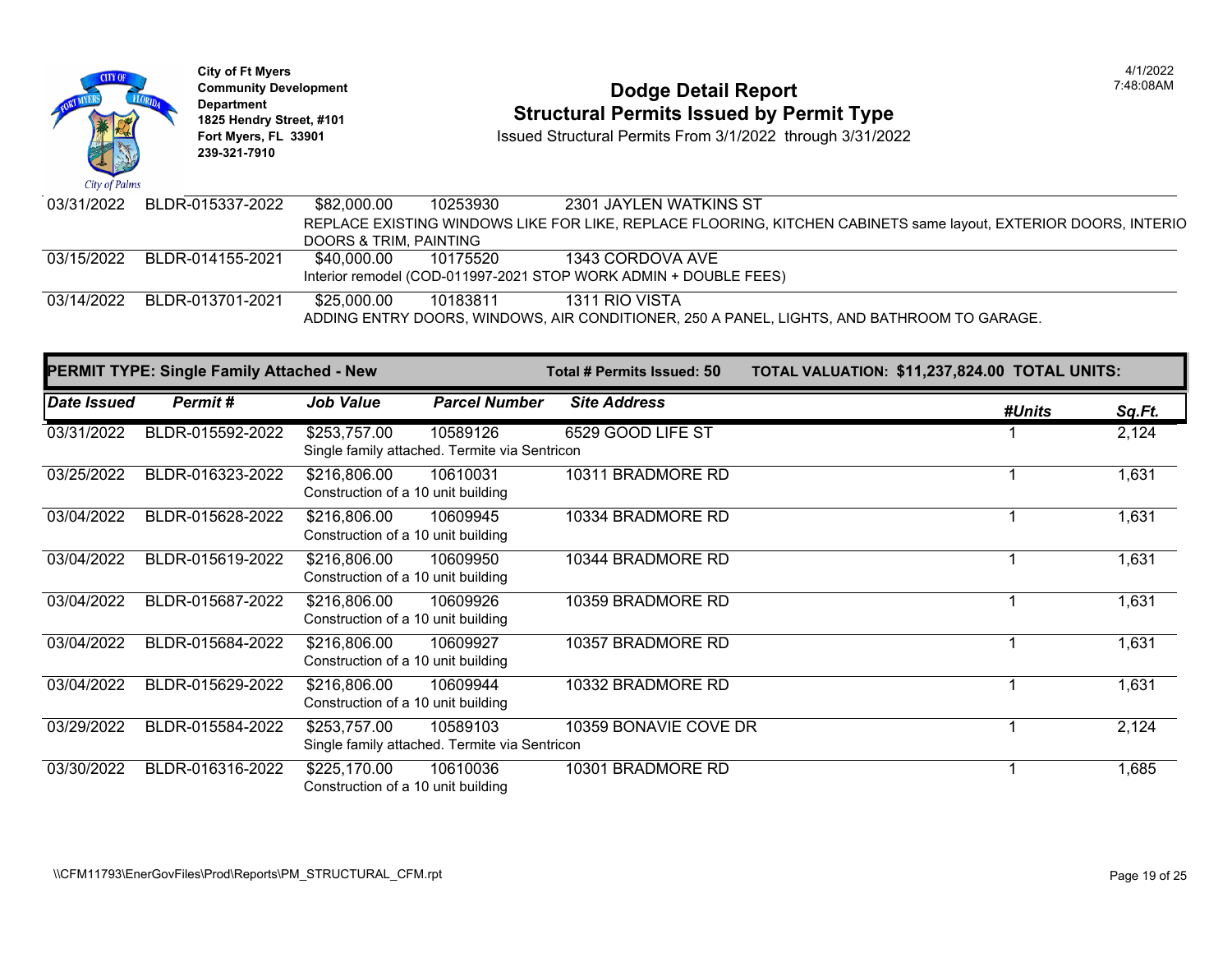

### **Community Development Dodge Detail Report** 7:48:08AM **1825 Hendry Street, #101**<br>1825 Hendry Street, #101 **Structural Permits Issued by Permit Type**<br>1891 Issued Structural Permits From 3/1/2022 through 3/31/202

| 03/29/2022 | BLDR-015591-2022 | \$253,757.00<br>10589125<br>Single family attached. Termite via Sentricon | 6527 GOOD LIFE ST |   | 2,124 |
|------------|------------------|---------------------------------------------------------------------------|-------------------|---|-------|
| 03/31/2022 | BLDR-015999-2022 | \$216,806.00<br>10609935<br>Construction of a 10 unit building            | 10339 BRADMORE RD |   | 1,631 |
| 03/04/2022 | BLDR-015621-2022 | \$216,806.00<br>10609949<br>Construction of a 10 unit building            | 10342 BRADMORE RD | 1 | 1,631 |
| 03/31/2022 | BLDR-015996-2022 | \$216,806.00<br>10609937<br>Construction of a 10 unit building            | 10335 BRADMORE RD | 1 | 1,631 |
| 03/04/2022 | BLDR-015677-2022 | \$216,806.00<br>10609932<br>Construction of a 10 unit building            | 10347 BRADMORE RD | 1 | 1,631 |
| 03/04/2022 | BLDR-015683-2022 | \$216,806.00<br>10609928<br>Construction of a 10 unit building            | 10355 BRADMORE RD | 1 | 1,631 |
| 03/04/2022 | BLDR-015680-2022 | \$216,806.00<br>10609931<br>Construction of a 10 unit building            | 10349 BRADMORE RD | 1 | 1,631 |
| 03/31/2022 | BLDR-015980-2022 | \$225,170.00<br>10610026<br>Construction of a 10 unit building            | 10323 BRADMORE RD | 1 | 1,685 |
| 03/31/2022 | BLDR-015985-2022 | \$216,806.00<br>10609942<br>Construction of a 10 unit building            | 10325 BRADMORE RD | 1 | 1,631 |
| 03/30/2022 | BLDR-016321-2022 | 10610032<br>\$216,806.00<br>Construction of a 10 unit building            | 10309 BRADMORE RD | 1 | 1,631 |
| 03/30/2022 | BLDR-016320-2022 | \$216,806.00<br>10610033<br>Construction of a 10 unit building            | 10307 BRADMORE RD | 1 | 1,631 |
| 03/31/2022 | BLDR-016000-2022 | \$225,170.00<br>10609934<br>Construction of a 10 unit building            | 10341 BRADMORE RD | 1 | 1,685 |
| 03/31/2022 | BLDR-015994-2022 | \$216,806.00<br>10609938<br>Construction of a 10 unit building            | 10333 BRADMORE RD | 1 | 1,631 |
| 03/04/2022 | BLDR-015614-2022 | \$225,170.00<br>10609953<br>Construction of a 10 unit building            | 10352 BRADMORE RD | 1 | 1,685 |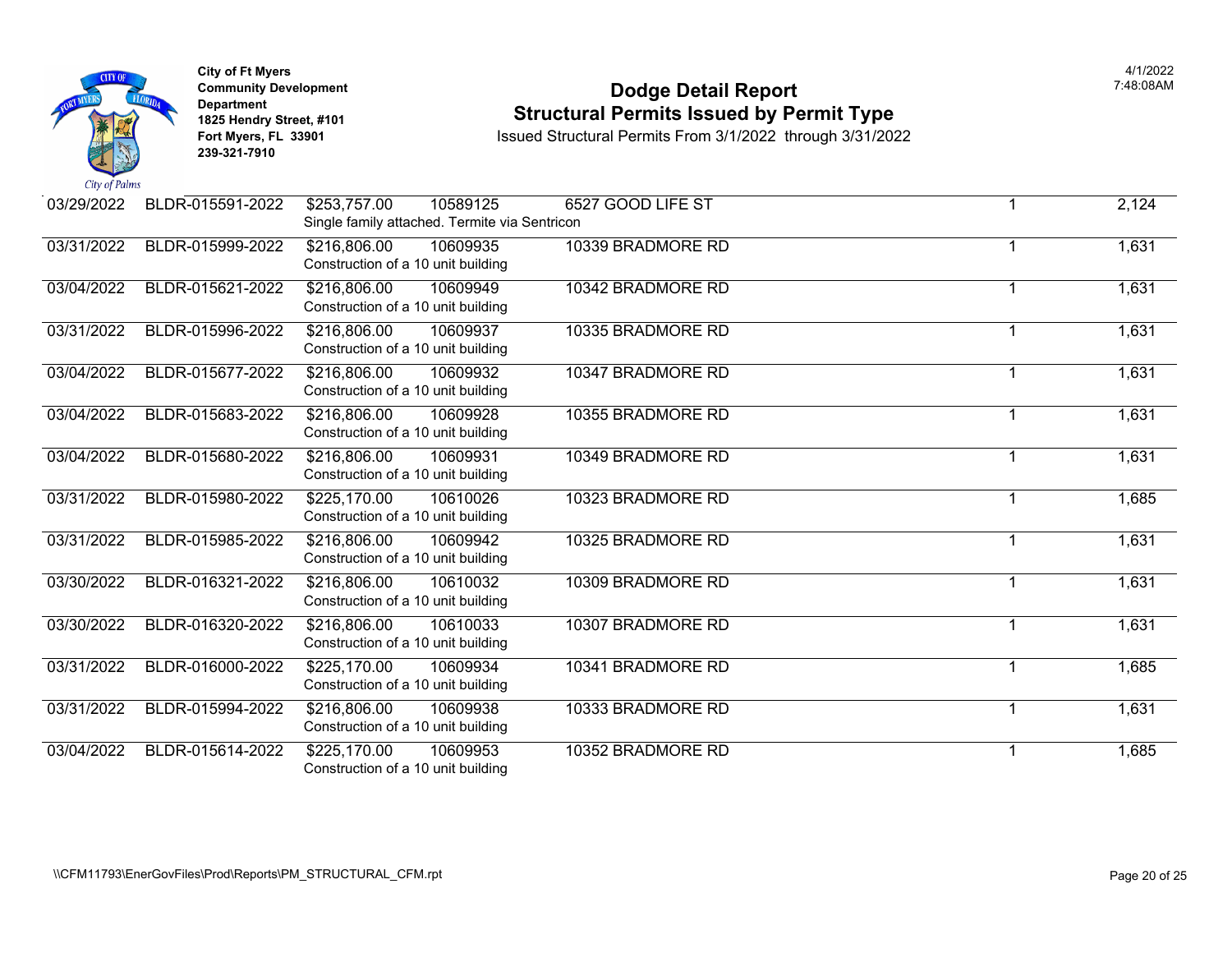

### **Community Development Dodge Detail Report** 7:48:08AM **1825 Hendry Street, #101**<br>1825 Hendry Street, #101 **Structural Permits Issued by Permit Type**<br>1891 Issued Structural Permits From 3/1/2022 through 3/31/202

| 03/31/2022 | BLDR-015987-2022 | \$216,806.00<br>10609941<br>Construction of a 10 unit building            | 10327 BRADMORE RD     |                | 1,631 |
|------------|------------------|---------------------------------------------------------------------------|-----------------------|----------------|-------|
| 03/29/2022 | BLDR-015572-2022 | \$260,417.00<br>10589102<br>Single family attached. Termite via Sentricon | 10357 BONAVIE COVE DR |                | 2,120 |
| 03/31/2022 | BLDR-015991-2022 | \$216,806.00<br>10609940<br>Construction of a 10 unit building            | 10329 BRADMORE RD     |                |       |
| 03/31/2022 | BLDR-015594-2022 | \$260,417.00<br>10589131<br>Single family attached. Termite via Sentricon | 6539 GOOD LIFE ST     |                | 2,120 |
| 03/29/2022 | BLDR-015590-2022 | \$253,757.00<br>10589104<br>Single family attached. Termite via Sentricon | 10361 BONAVIE COVE DR |                | 2,124 |
| 03/30/2022 | BLDR-016326-2022 | 10610028<br>\$216,806.00<br>Construction of a 10 unit building            | 10317 BRADMORE RD     |                | 1,631 |
| 03/31/2022 | BLDR-015992-2022 | \$216,806.00<br>10609939<br>Construction of a 10 unit building            | 10331 BRADMORE RD     | 1              | 1,631 |
| 03/29/2022 | BLDR-015571-2022 | \$260,417.00<br>10589101<br>Single family attached. Termite via Sentricon | 10355 BONAVIE COVE DR |                | 2,120 |
| 03/31/2022 | BLDR-015997-2022 | \$216,806.00<br>10609936<br>Construction of a 10 unit building            | 10337 BRADMORE RD     |                | 1,631 |
| 03/30/2022 | BLDR-016327-2022 | \$225,170.00<br>10610027<br>Construction of a 10 unit building            | 10319 BRADMORE RD     |                | 1,685 |
| 03/04/2022 | BLDR-015676-2022 | \$225,170.00<br>10609933<br>Construction of a 10 unit building            | 10345 BRADMORE RD     |                | 1,685 |
| 03/04/2022 | BLDR-015688-2022 | \$216,806.00<br>10609925<br>Construction of a 10 unit building            | 10361 BRADMORE RD     |                | 1,631 |
| 03/04/2022 | BLDR-015612-2022 | 10609955<br>\$216,806.00<br>Construction of a 10 unit building            | 10356 BRADMORE RD     |                | 1,631 |
| 03/29/2022 | BLDR-015595-2022 | 10589132<br>\$260,417.00<br>Single family attached. Termite via Sentricon | 6541 GOOD LIFE ST     | $\overline{1}$ | 2,120 |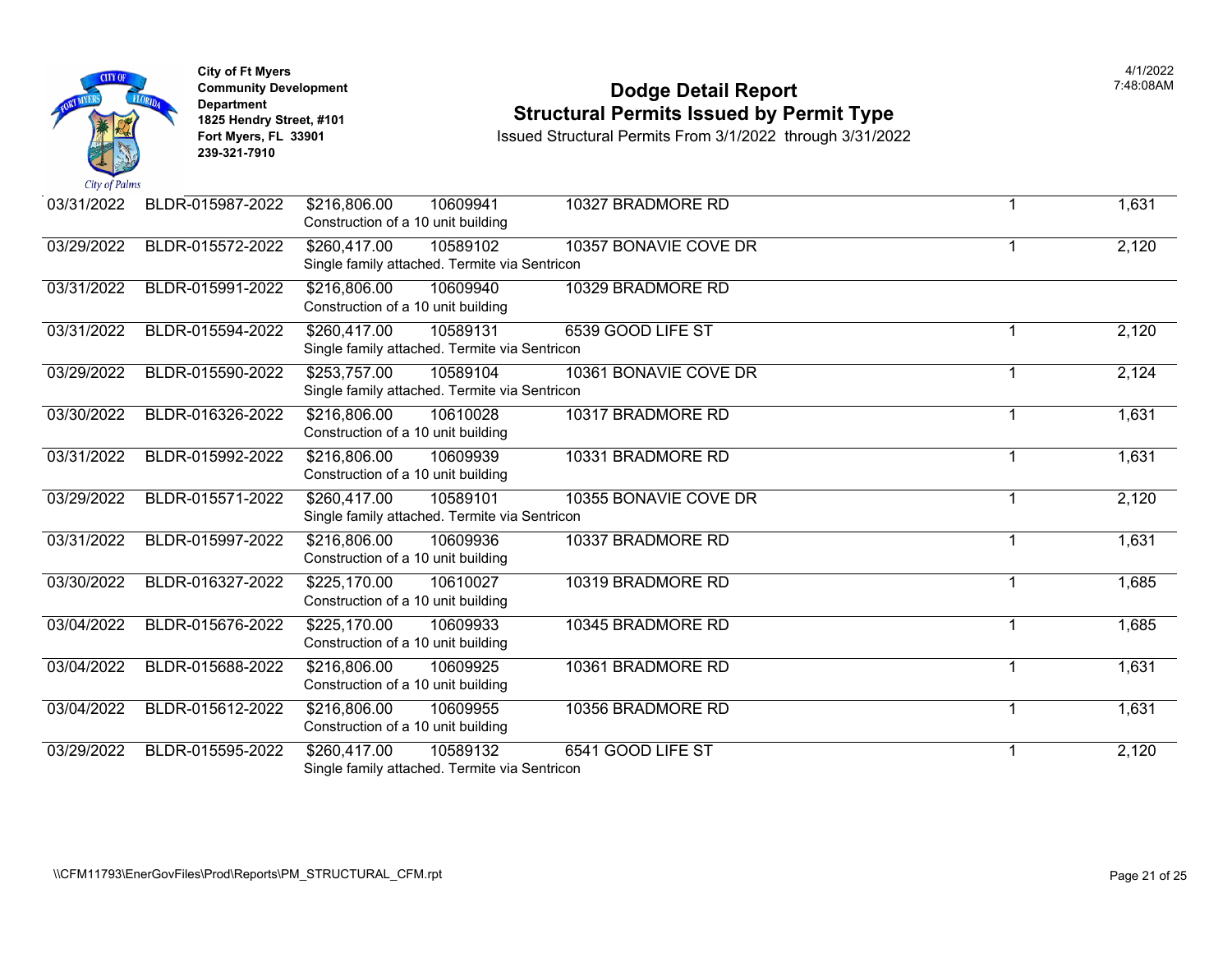

### **Community Development Dodge Detail Report** 7:48:08AM **1825 Hendry Street, #101**<br>1825 Hendry Street, #101 **1825 Hendry Street, #101**<br>1850ed Structural Permits From 3/1/2022 through 3/31/2022

|            | <b>PERMIT TYPE: Single Family Attached - Renovation</b> |                                                                | Total # Permits Issued: 1 | <b>TOTAL VALUATION: \$2,000.00</b> | <b>TOTAL UNITS:</b> |       |
|------------|---------------------------------------------------------|----------------------------------------------------------------|---------------------------|------------------------------------|---------------------|-------|
| 03/04/2022 | BLDR-015625-2022                                        | \$216,806.00<br>10609947<br>Construction of a 10 unit building | 10338 BRADMORE RD         |                                    |                     | 1,631 |
| 03/02/2022 | BLDR-015559-2022                                        | \$216,806.00<br>10609970<br>Construction of a 10 unit building | 10388 BRADMORE RD         |                                    | $\mathbf{1}$        | 1,631 |
| 03/04/2022 | BLDR-015615-2022                                        | \$225,170.00<br>10609952<br>Construction of a 10 unit building | 10348 BRADMORE RD         |                                    |                     | 1,685 |
| 03/04/2022 | BLDR-015616-2022                                        | \$216,806.00<br>10609951<br>Construction of a 10 unit building | 10346 BRADMORE RD         |                                    |                     | 1,631 |
| 03/04/2022 | BLDR-015689-2022                                        | \$225,170.00<br>10609924<br>Construction of a 10 unit building | 10363 BRADMORE RD         |                                    | 1                   | 1,685 |
| 03/30/2022 | BLDR-016317-2022                                        | \$216,806.00<br>10610035<br>Construction of a 10 unit building | 10303 BRADMORE RD         |                                    | 1                   | 1,631 |
| 03/04/2022 | BLDR-015681-2022                                        | \$216,806.00<br>10609930<br>Construction of a 10 unit building | 10351 BRADMORE RD         |                                    | 1                   | 1,631 |
| 03/04/2022 | BLDR-015627-2022                                        | \$216,806.00<br>10609946<br>Construction of a 10 unit building | 10336 BRADMORE RD         |                                    |                     | 1,631 |
| 03/30/2022 | BLDR-016325-2022                                        | \$216,806.00<br>10610029<br>Construction of a 10 unit building | 10315 BRADMORE RD         |                                    |                     | 1,631 |
| 03/04/2022 | BLDR-015682-2022                                        | \$216,806.00<br>10609929<br>Construction of a 10 unit building | 10353 BRADMORE RD         |                                    |                     | 1,631 |
| 03/30/2022 | BLDR-016324-2022                                        | 10610030<br>\$216,806.00<br>Construction of a 10 unit building | 10313 BRADMORE RD         |                                    |                     | 1,631 |
| 03/30/2022 | BLDR-016319-2022                                        | \$216,806.00<br>10610034<br>Construction of a 10 unit building | 10305 BRADMORE RD         |                                    |                     | 1,631 |
| 03/04/2022 | BLDR-015630-2022                                        | \$225,170.00<br>10609943<br>Construction of a 10 unit building | 10330 BRADMORE RD         |                                    |                     | 1,685 |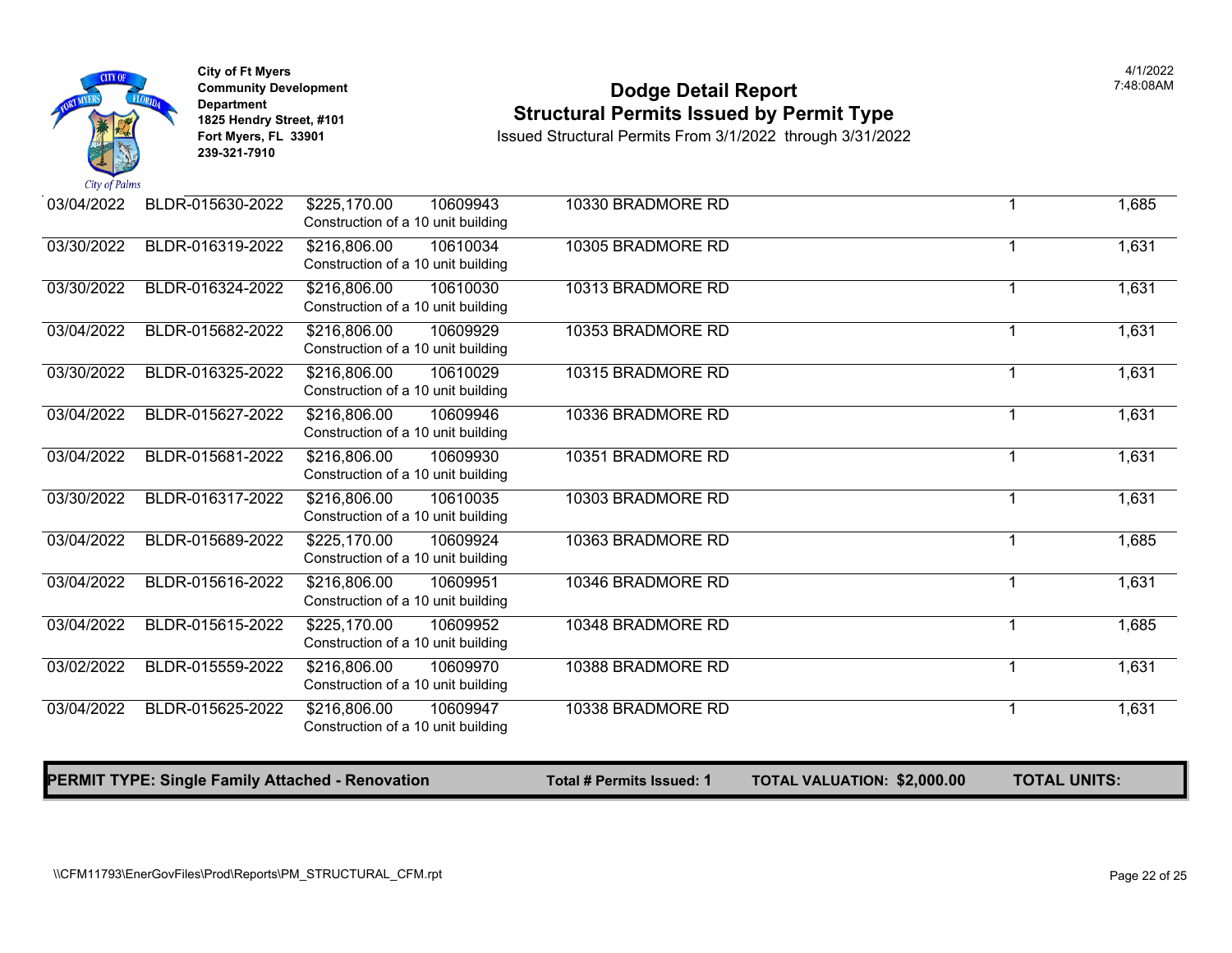

### **Community Development Community Development Community Development Community Dodge Detail Report 1825 Hendry Street, #101 1825 Hendry Street, #101 1825 Hendry Street, #101 Structural Permits Issued by Permit Type**<br>**1825 Fort Myers, FL 33901 18901 1889 Issued Structural Permits From 3/1/2022** through 3/31/20

| <b>Date Issued</b> | Permit #         | <b>Job Value</b>                   | <b>Parcel Number</b> | <b>Site Address</b>                                                                                                                                                                                                                                                                                                                                                                                                                                      |
|--------------------|------------------|------------------------------------|----------------------|----------------------------------------------------------------------------------------------------------------------------------------------------------------------------------------------------------------------------------------------------------------------------------------------------------------------------------------------------------------------------------------------------------------------------------------------------------|
| 03/22/2022         | BLDR-016174-2022 | \$2,000.00                         | 10172319             | 2325 LANE AVE                                                                                                                                                                                                                                                                                                                                                                                                                                            |
|                    |                  | installed, pre existing used only. |                      | All work performed below in description will be isolated on front section of house only 9' x 20' x 9'. Remo<br>installing Tyveck wrap over pre existing home exterior. Then installing T-11 wood siding over Tyveck. Re<br>then installing 1 impact window. Removal of 3 interior walls of drywall approx 250 sq ft. Reinstalling new of<br>250 sq ft. Removal of 3 electrical sockets, reinstalling 3 new electrical sockets in same position as remove |

|             | <b>PERMIT TYPE: Windows/Doors</b> |                                                    |                                                                      | <b>Total # Permits Issued: 30</b>                                                                    | <b>TOTAL VALUATION: \$385,58</b> |  |
|-------------|-----------------------------------|----------------------------------------------------|----------------------------------------------------------------------|------------------------------------------------------------------------------------------------------|----------------------------------|--|
| Date Issued | Permit#                           | <b>Job Value</b>                                   | <b>Parcel Number</b>                                                 | <b>Site Address</b>                                                                                  |                                  |  |
| 03/18/2022  | BLDR-016580-2022                  | \$2,450.00<br>Replace entrance door size for size. | 10175981                                                             | 1831 HANSON ST                                                                                       |                                  |  |
| 03/11/2022  | BLDR-016206-2022                  | \$15,000.00                                        | 10520844                                                             | 11134 OXBRIDGE WAY<br>Replace like for like windows and a like for like a sliding glass door.        |                                  |  |
| 03/15/2022  | BLDR-016402-2022                  | \$2,400.00<br>Replace 4 windows like for like.     | 10253161                                                             | 2947 THOMAS ST                                                                                       |                                  |  |
| 03/22/2022  | BLDR-016395-2022                  | \$14,700.00                                        | 10175588<br>replacement windows, size for size, impact. (12 windows) | 1521 BARCELONA AVE                                                                                   |                                  |  |
| 03/15/2022  | BLDR-016384-2022                  | \$3,634.85<br>Replace windows 8                    | 10251226                                                             | 1624 PAWNEE ST                                                                                       |                                  |  |
| 03/30/2022  | BLDR-016759-2022                  | \$2,500.00                                         | 10250406<br>Replace 6 windows FL 14104.8 FL 14104.6                  | 1540 BERT DR                                                                                         |                                  |  |
| 03/15/2022  | BLDR-016104-2022                  | \$2,000.00                                         | 10175211                                                             | 2630 ASHWOOD ST<br>Replace windows siliconed together with new from Lowes 130mph double pane         |                                  |  |
| 03/02/2022  | BLDR-015911-2022                  | \$7,305.00                                         | 10465028                                                             | 11046 SEMINOLE PALM WAY<br>Replacing 2 SXS Vinyl Single hung windows and 2 SXS Vinyl Picture Windows |                                  |  |
| 03/10/2022  | BLDR-013788-2021                  | \$12,000.00<br>Replace windows, install shutter.   | 10173379                                                             | 2217 CRANFORD AVE                                                                                    |                                  |  |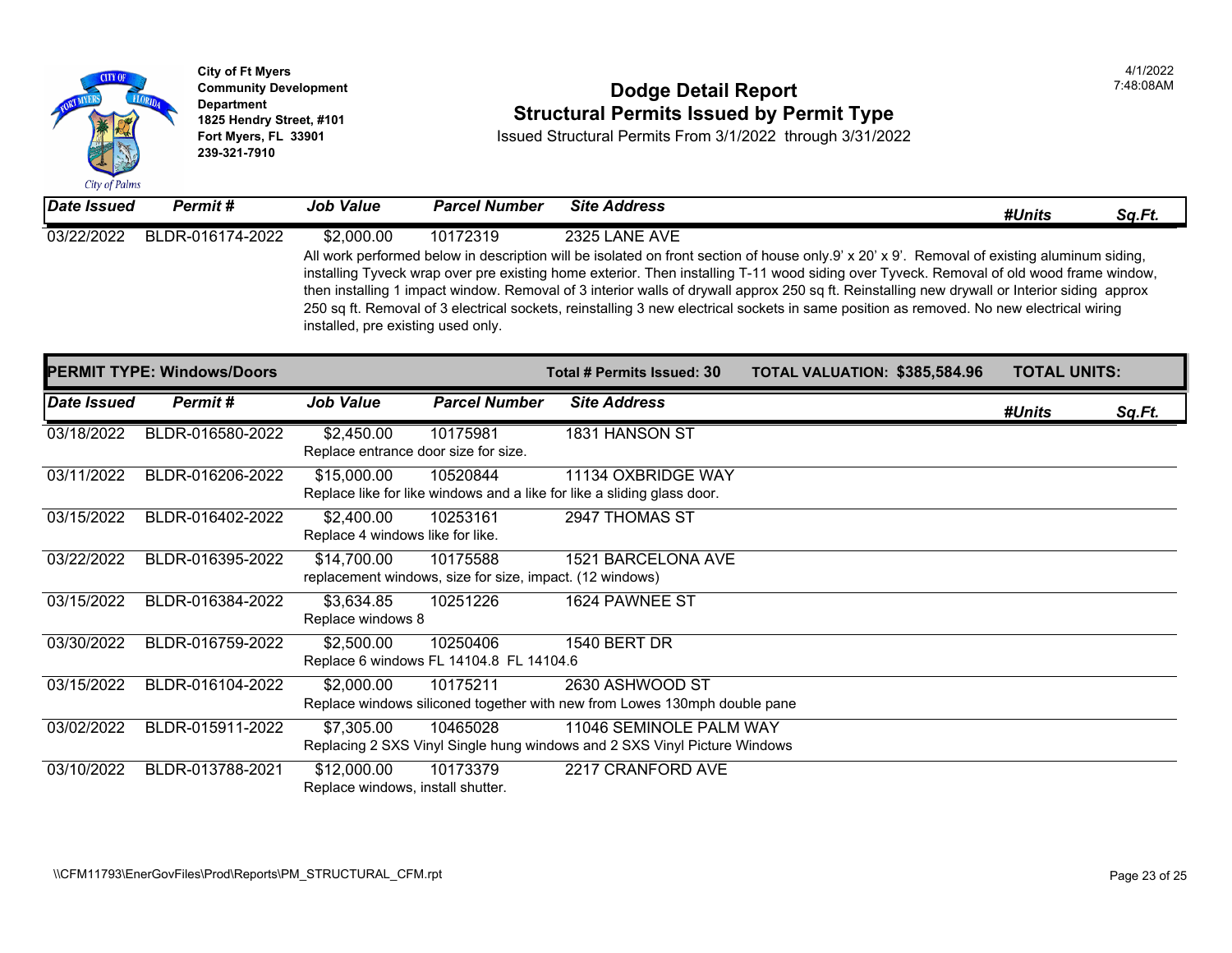| City of Palms | <b>City of Ft Myers</b><br><b>Community Development</b><br><b>Department</b><br>1825 Hendry Street, #101<br>Fort Myers, FL 33901<br>239-321-7910 | <b>Dodge Detail Report</b><br><b>Structural Permits Issued by Permit Type</b><br>Issued Structural Permits From 3/1/2022 through 3/31/2022    |
|---------------|--------------------------------------------------------------------------------------------------------------------------------------------------|-----------------------------------------------------------------------------------------------------------------------------------------------|
| 03/22/2022    | BLDR-016707-2022                                                                                                                                 | \$1,854.11<br>10253917<br>2119 JAYLEN WATKINS ST<br>Replacing exterior shed door size for size                                                |
| 03/15/2022    | BLDR-015843-2022                                                                                                                                 | \$49,884.00<br>10183771<br>4113 W RIVERSIDE DR<br>Install 2 impact doors and 15 impact windows<br>FL15970.2, FL14604.5, FL27113.12, FL17162.1 |
| 03/01/2022    | BLDR-015958-2022                                                                                                                                 | \$52,792.00<br>10532405<br>10168 MIMOSA SILK DR<br>Replace (23) windows size for size imoact                                                  |
| 03/23/2022    | BLDR-016584-2022                                                                                                                                 | \$4,757.00<br>1421 OLMEDA WAY<br>10176595<br>REPLACE 1 DOOR AND 1 WINDOW SIZE4SIZE WITH IMPACT.                                               |
| 03/30/2022    | BLDR-016417-2022                                                                                                                                 | \$300.00<br>10513658<br>3978 CHERRYBROOK LOOP<br>Replace front door                                                                           |
| 03/14/2022    | BLDR-015715-2022                                                                                                                                 | \$6,188.00<br>10576409<br>3246 BIRCHIN LN<br>Remove and replace size for size 4 windows in 3 openings                                         |
| 03/11/2022    | BLDR-016248-2022                                                                                                                                 | 10184470<br>3828 DELEON ST<br>\$7,837.00<br>REPLACE 4 WINDOWS SIZE4SIZE WITHIMPACT.                                                           |
| 03/09/2022    | BLDR-016146-2022                                                                                                                                 | \$56,711.00<br>10175696<br>2930 VALENCIA WAY<br>Replace (14) doors (1) window size for size Impact                                            |
| 03/31/2022    | BLDR-016797-2022                                                                                                                                 | \$19,600.00<br>10251797<br>1904 VELASCO ST<br>Replace (10) windows size for size Impact                                                       |
| 03/31/2022    | BLDR-016689-2022                                                                                                                                 | \$11,500.00<br>10479671<br>9229 INDEPENDENCE WAY<br>REPLACE 7 IMPACT WINDOWS SIZE FOR SIZE                                                    |
| 03/16/2022    | BLDR-016213-2022                                                                                                                                 | \$7,550.00<br>10249787<br>293 EDWARDO AVE<br>Replace 2 sliding glass doors size for size.                                                     |
| 03/31/2022    | BLDR-016864-2022                                                                                                                                 | \$36,000.00<br>10567351<br>11796 MEADOWRUN CIR<br>replacement windows and doors, size for size, impact. (17 windows & 1 SGD)                  |
| 03/16/2022    | BLDR-016348-2022                                                                                                                                 | \$2,000.00<br>10246970<br>3725 MARION ST<br>Change 3 windows for impact like for like.                                                        |
| 03/18/2022    | BLDR-015530-2022                                                                                                                                 | \$8,658.00<br>10513964<br>2826 VIA PIAZZA LOOP<br>REPLACE 6 WINDOWS SIZE4SIZE WITH IMPACT.                                                    |